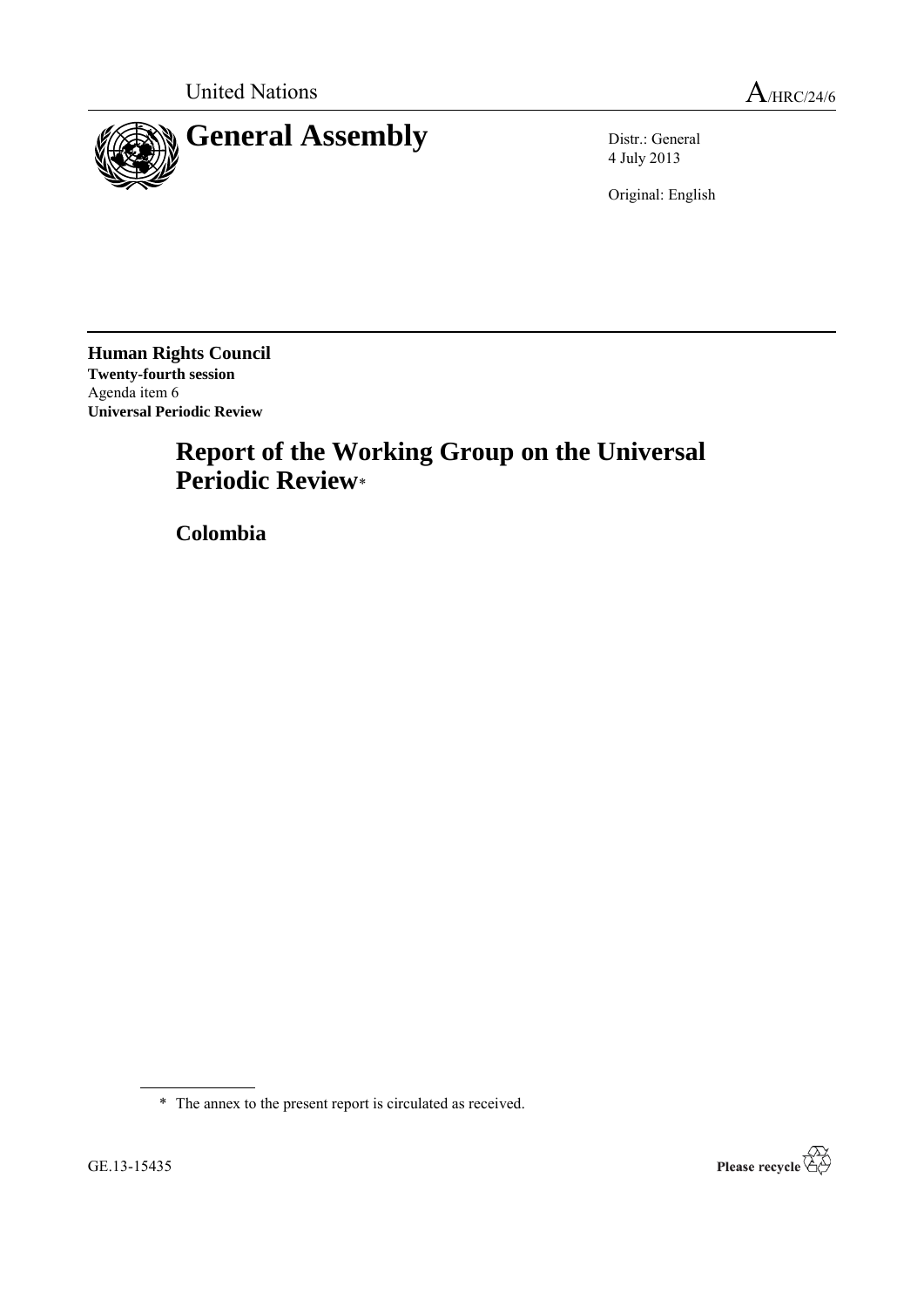# Contents

|       |             | Paragraphs  | Page |
|-------|-------------|-------------|------|
|       |             | $1 - 4$     | 3    |
| Ι.    |             | $5 - 114$   | 3    |
|       | $A_{\cdot}$ | $5 - 20$    | 3    |
|       | B.          | $21 - 114$  | 5    |
| П     |             | $115 - 119$ | 13   |
| Ш.    |             | $120 - 126$ | 24   |
| Annex |             |             |      |
|       |             |             | 25   |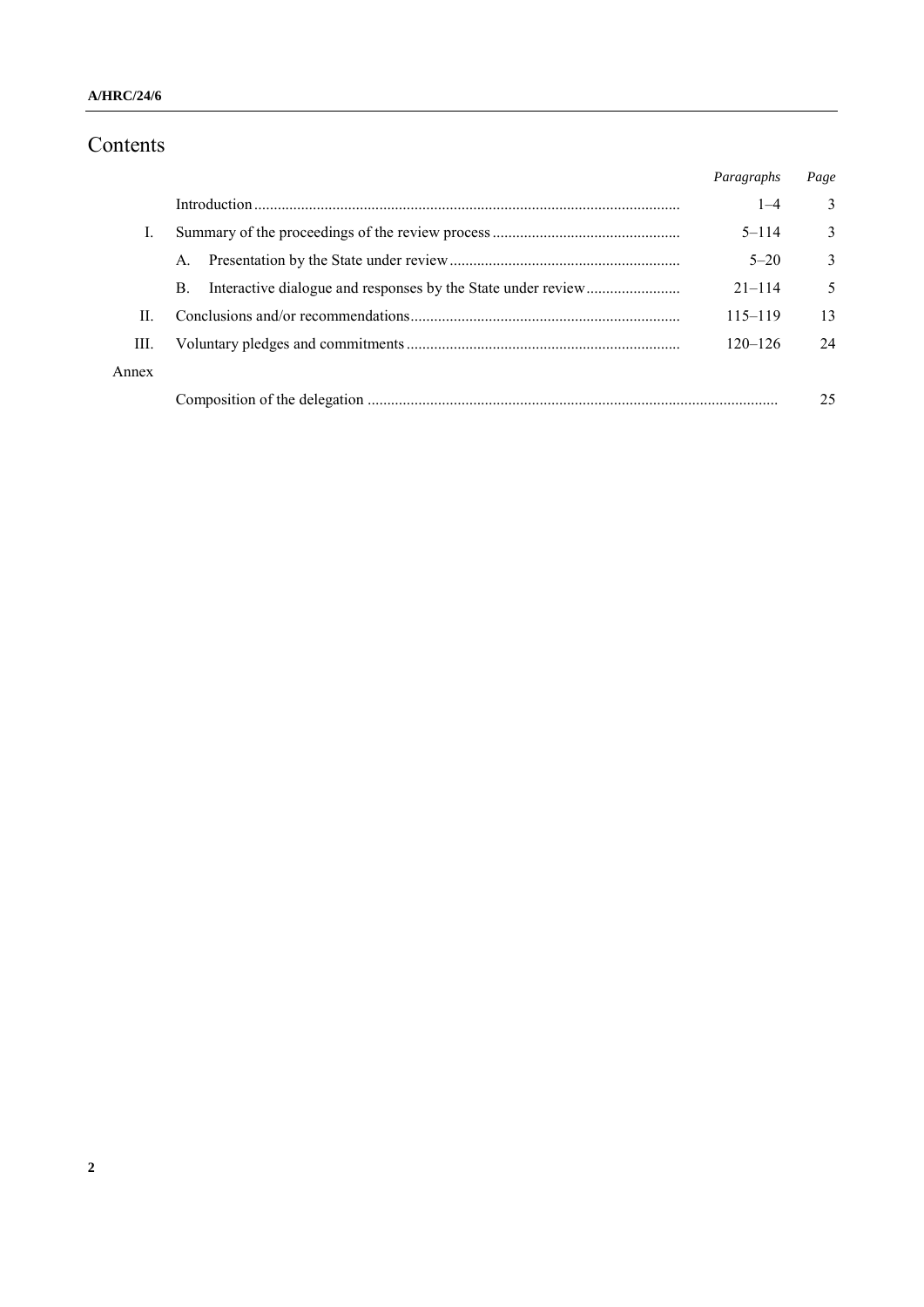# **Introduction**

1. The Working Group on the Universal Periodic Review, established in accordance with Human Rights Council resolution 5/1 of 18 June 2007, held its sixteenth session from 22 April to 3 May 2013. The review of Colombia was held at the 4th meeting on 23 April 2013. The delegation of Colombia was headed by Vice-President Angelino Garzón. At its 10th meeting, held on 26 April 2013, the Working Group adopted the report on Colombia.

2. On 14 January 2013, the Human Rights Council selected the following group of rapporteurs (troika) to facilitate the review of Colombia: Ecuador, Gabon and India.

3. In accordance with paragraph 15 of the annex to resolution 5/1 and paragraph 5 of the annex to resolution 16/21, the following documents were issued for the review of Colombia:

(a) A national report submitted/written presentation made in accordance with paragraph 15 (a) (A/HRC/WG.6/16/COL/1);

(b) A compilation prepared by the Office of the United Nations High Commissioner for Human Rights (OHCHR) in accordance with paragraph 15 (b) (A/HRC/WG.6/16/COL/2);

(c) A summary prepared by OHCHR in accordance with paragraph 15 (c) (A/HRC/WG.6/16/COL/3).

4. A list of questions prepared in advance by Liechtenstein, Mexico, Montenegro, the Netherlands, Slovenia, Spain, Sweden and the United Kingdom of Great Britain and Northern Ireland was transmitted to Colombia through the troika. These questions are available on the extranet of the universal periodic review (UPR).

## **I. Summary of the proceedings of the review process**

#### **A. Presentation by the State under review**

5. The Vice-President of Colombia began his presentation by noting that the Government attended the second UPR review to report on the follow-up to the commitments made and recommendations received in December 2008. In response to recommendations regarding peace, the Government recognized the existence of an internal armed conflict and promoted the adoption of the Victims and Land Restitution Law. With the help of Norway and Cuba and the accompaniment of the Bolivarian Republic of Venezuela and Chile, President Santos had initiated a dialogue with representatives of the guerrilla army of the FARC [Revolutionary Armed Forces of Colombia – People's Army]. The Government had the will to pursue dialogue; however, a will on the part of the FARC was also necessary.

6. The Government respected and protected the work of human rights defenders, including trade union leaders, as a State policy. The mechanisms of protection of human rights defenders, trade union leaders, victims of the armed conflict, communities of African descent, indigenous peoples, members of the lesbian, gay, bisexual, transgender and intersex (LGBTI) community and women had improved.

7. At the same time, the delegation recognized that there were still human rights challenges to overcome, such as lack of social equality, impunity, prison overcrowding, the need for greater protection for some human rights defenders and the signature of a peace agreement.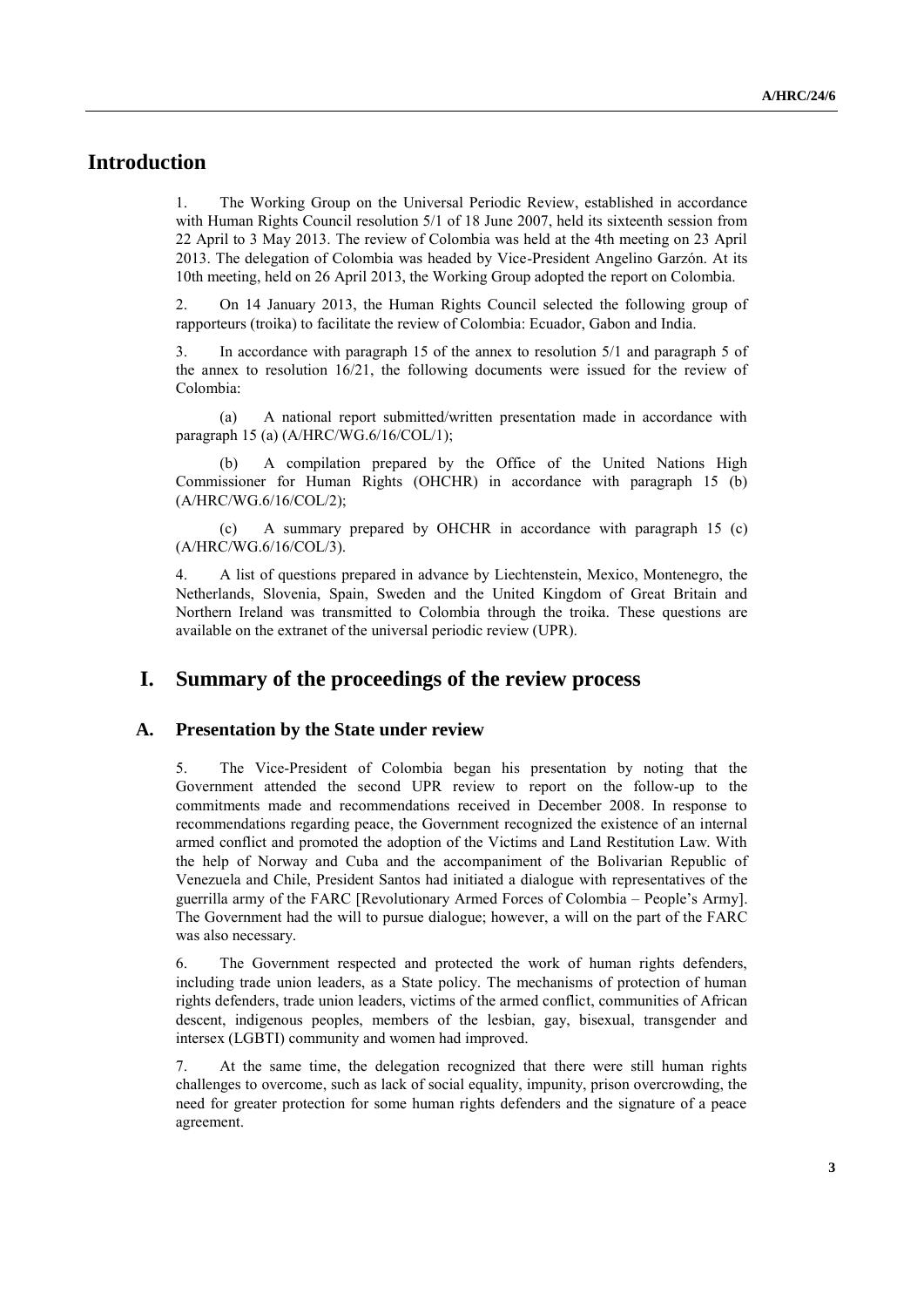8. The Vice-President announced that the Government had taken a unilateral decision to extend for three years the mandate of the Office of the United Nations High Commissioner for Human Rights in Colombia. Also, the Inter-American Commission on Human Rights had taken the decision to remove Colombia from the list of countries under permanent observation.

9. Regarding indigenous peoples, for the first time ethnic minorities had been consulted on three instruments that guaranteed their rights: the National Development Plan, the national guarantee programme and the legislation regarding reparation and land restitution. Also, the Government had defined specific policies guaranteeing the rights of populations of African descent to a collective territory, self-government and autonomy in their decisions, as well as on specific health and education policies. The signing of the law on combating all forms of discrimination was just one example.

10. One of the promoters of International Labour Organization (ILO) Convention No. 169, Colombia has been a pioneer in the right to prior consultation. In that connection, the Government had agreed with the OHCHR office in Colombia the establishment of a working group for the development of good practices on prior consultation.

11. For his part, the Deputy Attorney General stated that Colombia had the will and capacity to investigate and punish human rights violations. Its procedures were being strengthened to follow the model of international tribunals. Moreover, the International Criminal Court had considered the Attorney General's Office as an example of positive complementarity. The strategy of investigating and prosecuting serious human rights violations had been changing and a new Unit of Analysis and Contexts had been established.

12. The security effort in the last decade had transformed the country. Colombians were more protected and lived more peacefully. A total of 87 per cent of the municipalities, comprising 86 per cent of the population, had not suffered a single act of terrorism in 2012. During the last decade, the homicide rate had been reduced by half and kidnappings by 95 per cent. The delegation highlighted the policy that favored demobilization and captures over deaths in combat.

13. Regarding military justice, Congress passed a constitutional amendment that excluded crimes against humanity, genocide, enforced disappearances, extrajudicial executions, sexual violence, torture and forced displacement from its jurisdiction and ordered that military justice should be independent, impartial and autonomous. The essence of the reform would enter into force only after Congress had deliberated on the law regulating the reform and once the Constitutional Court had reviewed the law.

14. Regarding the administration of justice, the delegation explained that the State had committed to allocating US\$ 1.11 billion over the next four years for the implementation of the new oral system, the promotion of the independence of the judiciary and the acquisition of new technologies for the judicial process.

15. The delegation acknowledged that Colombia occupied the eighth place in Latin America in terms of prison overcrowding. To address this problem, the Government was implementing a plan to increase the capacity of prisons by 40 per cent over the next four years.

16. The core of the transitional justice system in Colombia was the rights of victims and the rights to truth, justice and reparation. The Victims and Land Restitution law was one of the tools for transitional justice.

17. Colombia had received recommendations requesting a reparations programme, even though the conflict had not ended. In response, a victims reparations unit, the Land Restitution Unit and the Center for Historical Memory had been established. Those three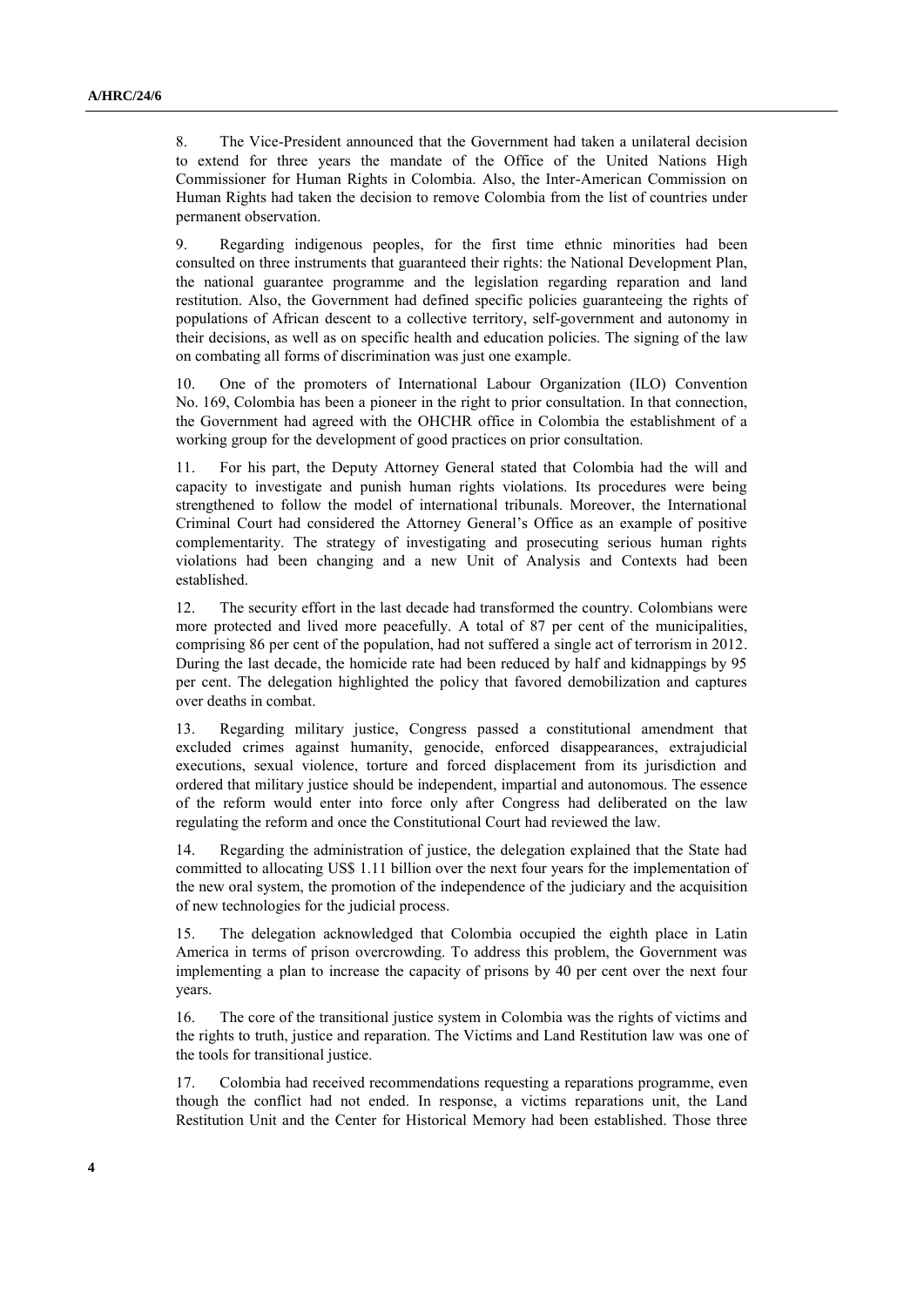institutions employed more than 2,000 officers trained to serve victims across the country with dignity and respect.

18. In one year of enforcement of the reparation measures, about 158,000 victims had been indemnified and over 100,000 victims had received a reparation plan. In the collective dimension, consultations with indigenous and Afro-Colombian communities were ongoing regarding over 70 processes of redress and safe and voluntary return with dignity.

19. The victims' policy could currently rely on accurate data. More than 1,000 institutions exchanged disaggregated information, and more than 5 million victims, half of them women, were registered.

20. Colombia had allocated US\$ 30 billion to implement this policy over the next 10 years.

#### **B. Interactive dialogue and responses by the State under review**

21. During the interactive dialogue, 76 delegations made statements. Recommendations made during the dialogue are to be found in section II of the present report.

22. Pakistan appreciated the follow-up taken after the review of Colombia in 2008 and the engagement with stakeholders and the international community. It hoped that the road map for a dialogue with the FARC would lead to an agreement ending the armed conflict. Pakistan made recommendations.

23. Panama acknowledged the efforts of Colombia manifested in the Victims and Land Restitution Law, one of the most important steps to ensure the right to truth, justice, reparation and guarantees of non-repetition. It made recommendations.

24. Paraguay welcomed the adoption of the law on victims and land restitution, the establishment of a follow-up mechanism to the UPR and the creation of a national human rights system. Paraguay made a recommendation.

25. Peru noted the establishment of the conference and the national human rights system and the formulation of the public policy on human rights and international humanitarian law. It highlighted measures to reduce poverty, the adoption of the Victims and Land Restitution Law, and the beginning of a dialogue to end the armed conflict. Peru made recommendations.

26. Cuba commended Colombia for its efforts and results in the implementation of accepted UPR recommendations. It highlighted the implementation of the National Development Plan, and measures to reduce poverty and to achieve a more equal and fair society. Cuba made recommendations.

27. Poland asked about measures planned by Colombia to remedy the situation regarding extrajudicial, summary or arbitrary executions referred to in the Special Rapporteur's report. Poland appreciated progress in preventing the recruitment of children by non-State armed groups, but noted the widespread use of children for intelligence purposes. It made recommendations.

28. Portugal welcomed the process for the elaboration of the national report. It referred to concerns expressed by various mechanisms over the possible implication of the new Constitutional reform that would extend the powers of military and police tribunals. Portugal made recommendations.

29. The Republic of Korea welcomed efforts to promote and protect human rights since the first UPR for Colombia. It highlighted the strengthening of human rights protection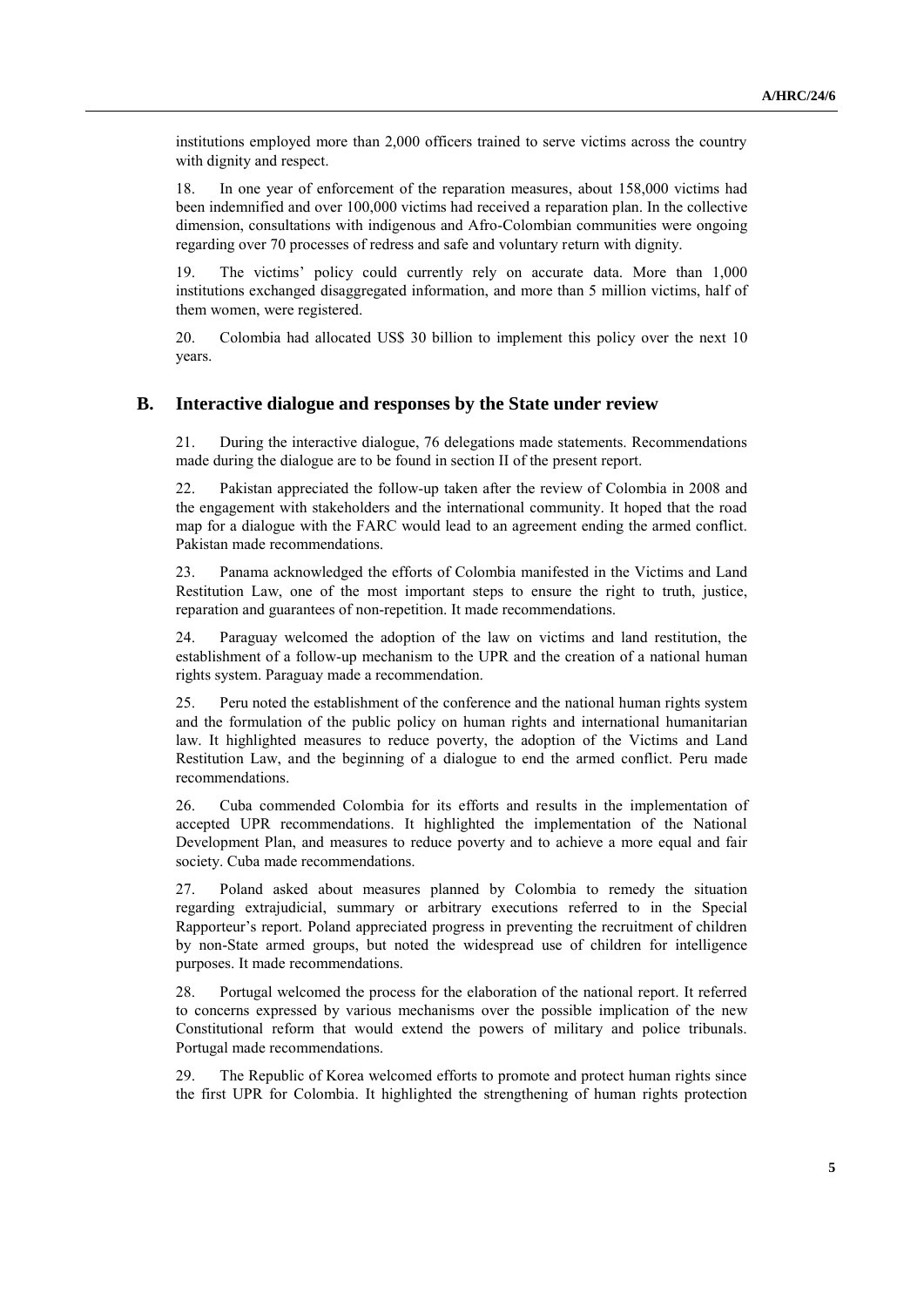mechanisms and the creation of institutional structures, such as the National Protection Unit. It made recommendations.

30. Romania congratulated Colombia for its achievements in recent years. It expressed appreciation for work of the authorities in ensuring the improvement of the situation of children, particularly of those most affected by the conflict. It made a recommendation.

31. The Russian Federation welcomed steps taken by Colombia to settle the internal conflict and the entering into force in 2012 of the law to compensate victims, and expressed hope that the law would be fully implemented. It made recommendations.

32. Senegal noted the implementation of the 2010-2014 National Development Plan, the strengthening of programmes on poverty reduction and food security as well as free public education at the primary and secondary levels. It made recommendations.

33. Serbia referred to positive results attained by Colombia in recent years. It highlighted, in particular, efforts to combat corruption, to fight against recruitment of children, to implement the National Development Plan and to reduce poverty. Serbia made recommendations.

34. Singapore noted the Government's emphasis on eradicating poverty and its commitment to reduce the proportion of its population living in extreme poverty to 8.5 per cent by 2015. It noted the efforts in combating violence and maintaining public order, including tackling armed criminal gangs. Singapore made recommendations.

35. Slovakia welcomed the peace process initiated in 2012 and the adoption of the act concerning victims of enforced disappearance. It commended Colombia for its mid-term reporting on the UPR recommendations and the support extended to the OHCHR country office. Slovakia made recommendations.

36. Slovenia welcomed the establishment of the National System for Human Rights and International Humanitarian Law, the adoption of the Anti-Discrimination Act, and the National Strategy to Combat Human Trafficking. It was concerned by threats against human rights defenders, particularly at rural and grassroots levels. It made recommendations.

37. South Africa commended Colombia for progress made in the enhancement of human rights through the National Development Plan. It expressed concern at the increase in sexual violence against women in recent years, mainly related to the internal armed conflict. It made a recommendation.

38. Spain congratulated Colombia for its achievements, including the follow-up mechanism to monitor the implementation of recommendations. The Victims and Land Restitution Law was noted as important for the peace process. Spain was concerned by the situation of violence against women. It made recommendations.

39. Sri Lanka acknowledged the continuous follow-up of the UPR recommendations and commitments. It took special note of the implementation of the National Development Plan and the decrease, nationally, in the rates of poverty and extreme poverty. It noted the initiatives to ensure the right to education at different levels. Sri Lanka made recommendations.

40. The State of Palestine praised the national programme of literacy and intermediate education for young people and adults. It noted the creation of a National Policy for Gender Equality for Women. It made recommendations.

41. Sweden recognized the commitment of Colombia to extend the mandate of the OHCHR country office and asked whether the extension would include all aspects of the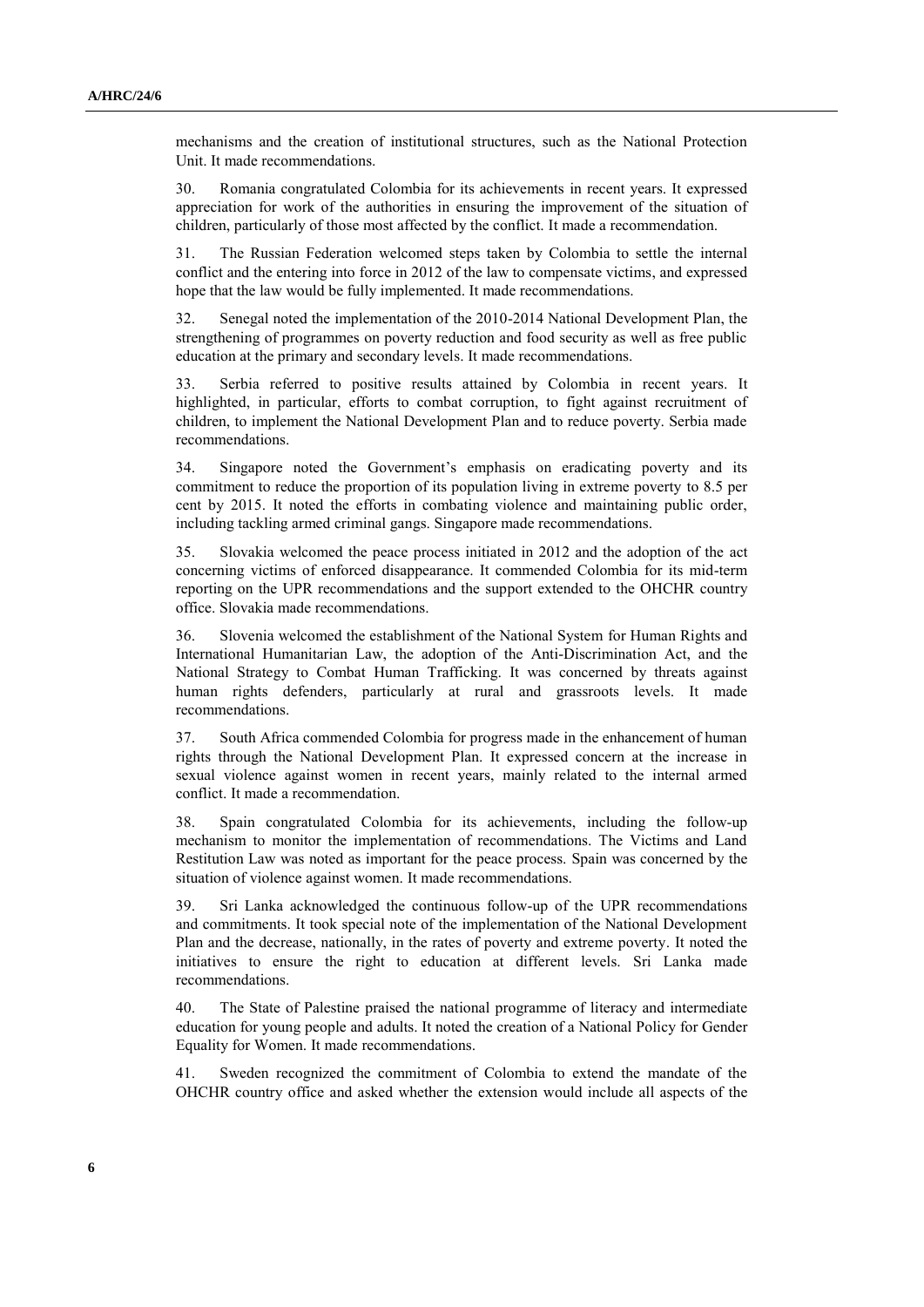current mandate. It expressed concern about possible effects of the constitutional reform of military jurisdiction. Sweden made recommendations.

42. Switzerland noted with satisfaction the follow-up on its recommendations. It welcomed the measures taken to establish a constructive dialogue with the civil society. It made recommendations.

43. Thailand welcomed the peace talks and the commitment of Colombia to guarantee the rights of victims of the conflict to truth, justice, reparations and non-repetition. It remained concerned by reports of continued expansion of illegal armed groups following the demobilization of paramilitary groups. Thailand made recommendations.

44. Trinidad and Tobago recognized the Government's commitment to stabilize the situation after the announcement of a peace process with the FARC. It urged Colombia to continue its engagement against human trafficking. It noted and welcomed the ratification by Colombia of the International Convention for the Protection of All Persons from Enforced Disappearance. It made recommendations.

45. Tunisia highlighted the measures on the rights of victims of the conflict. It encouraged Colombia to ensure a favourable environment for human rights defenders and journalists and to rapidly put into practice the provisions of the newly ratified Convention on the Rights of Persons with Disabilities. It made a recommendation.

46. Turkey welcomed efforts to strengthen the rule of law and action against corruption. It commended Colombia for actions undertaken to guarantee gender equality and to empower women. Turkey made a recommendation.

47. The United Kingdom of Great Britain and Northern Ireland commended the national guarantees process and plans for a national human rights policy. It strongly welcomed the peace negotiations with the FARC and supported the announcement of a mechanism for civil society participation. It made recommendations.

48. The United States of America commended Colombia for steps taken to reach a peaceful resolution of the long-standing conflict. It recognized recent public statements underscoring the commitment of Colombia to prevent impunity for human rights violations. It expressed concern about the inconsistent application of labour laws. The United States made recommendations.

49. Uruguay highlighted efforts to strengthen the rule of law, and those aimed at putting an end to the violence generated by the internal armed conflict, in particular steps taken within the framework of a peace process between the Government and the FARC. Uruguay made recommendations.

50. The Bolivarian Republic of Venezuela highlighted efforts by Colombia to reduce poverty and the implementation of programmes to protect elderly people without a pension or in extreme poverty. It noted the free primary and secondary education and the Government's successful literacy programme. It made a recommendation.

51. Viet Nam noted with satisfaction that Colombia had made steady progress in the areas of socioeconomic development and human rights promotion and protection. It highlighted efforts and achievements made through the implementation of important national programmes and mechanisms. It made recommendations.

52. Algeria referred to efforts of Colombia to promote human rights despite challenges, as reflected in the national report. In particular, it underlined the National Development Plan for 2010-2014, which established human rights goals and pointed the way towards social inclusion and reconciliation. Algeria made recommendations.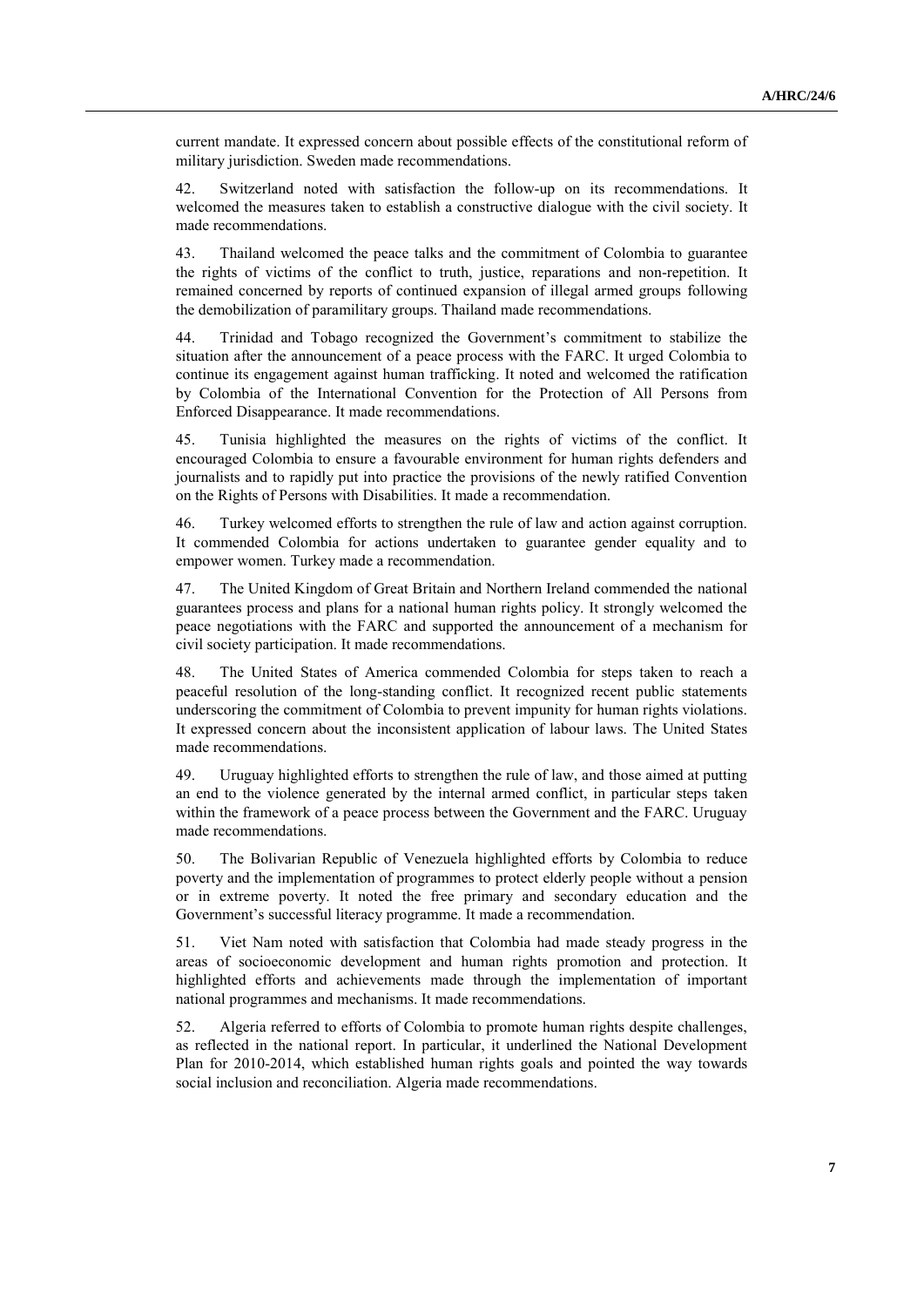53. Argentina welcomed the creation of the National System for Human Rights and International Humanitarian Law. It congratulated Colombia on ratifying the International Convention for the Protection of All Persons from Enforced Disappearance. Argentina made recommendations.

54. Australia welcomed the approach of Colombia to enhancing institution-building and social mobilization in support of human rights. It welcomed the peace negotiations and the implementation of the Victims and Land Restitution law. It expressed concern about reports of members of illegal armed groups targeting women leaders and their families with sexual violence. Australia made recommendations.

55. Austria asked questions on recruitment of children by non-State armed groups, sexual violence and killings of activists. It expressed fear that the constitutional reform to expand the power of military or police tribunals to investigate and decide on human rights violations could result in a setback in the fight against impunity. Austria made recommendations.

56. Azerbaijan congratulated Colombia for its commitment to the United Nations system. Azerbaijan praised the country's efforts to combat poverty and towards the universal advancement of education; and its effective measures for combating trafficking in persons and sexual violence. It made recommendations.

57. Belgium asked if the Colombian authorities envisaged recognizing the competence of the Committee on Forced Disappearances. It noted achievements in fighting violence against women, but remained concerned at the scope of sexual violence in the society. It made recommendations.

58. Brazil highlighted progress made in the reduction of poverty and extreme poverty. It noted firm steps taken by Colombia to address violence, and the adoption of the Victims and Land Restitution Law. Brazil indicated that it supported fully the peace process initiated recently. Brazil made recommendations.

59. Burundi welcomed the commitment of Colombia to combat poverty, its policy facilitating access to basic social services for indigenous populations and the setting up of free primary and secondary education. It encouraged the Government to continue its fight against sexual violence. It made a recommendation.

60. Cambodia welcomed the establishment of the National System for Human Rights and International Humanitarian Law and steps taken to address poverty. It also noted efforts to combat trafficking in persons. Cambodia made recommendations.

61. Canada asked about the status of the investigations and prosecutions of extrajudicial killings. It welcomed the ongoing efforts by Colombia to establish a common human rights and international humanitarian law agenda in Colombia. It made recommendations.

62. Chile noted with satisfaction that notwithstanding the complexities that the context of armed conflict presented, Colombia was working to strengthen the rule of law and democracy. It referred to efforts by Colombia to guarantee human rights and cooperate with the international and regional human rights systems. Chile made recommendations.

63. China commended progress made in protecting and promoting human rights, and the implementation of accepted recommendations. It noted achievements in poverty reduction, free access to education, improvements in the health care system, and protection of the rights of women, persons with disabilities, and indigenous populations. It made a recommendation.

64. The Congo highlighted the adoption of Law No. 1448 of 2011 for Victims and Land Restitution. It noted achievements in peacebuilding, eradication of extreme poverty, education and climate change. It made recommendations.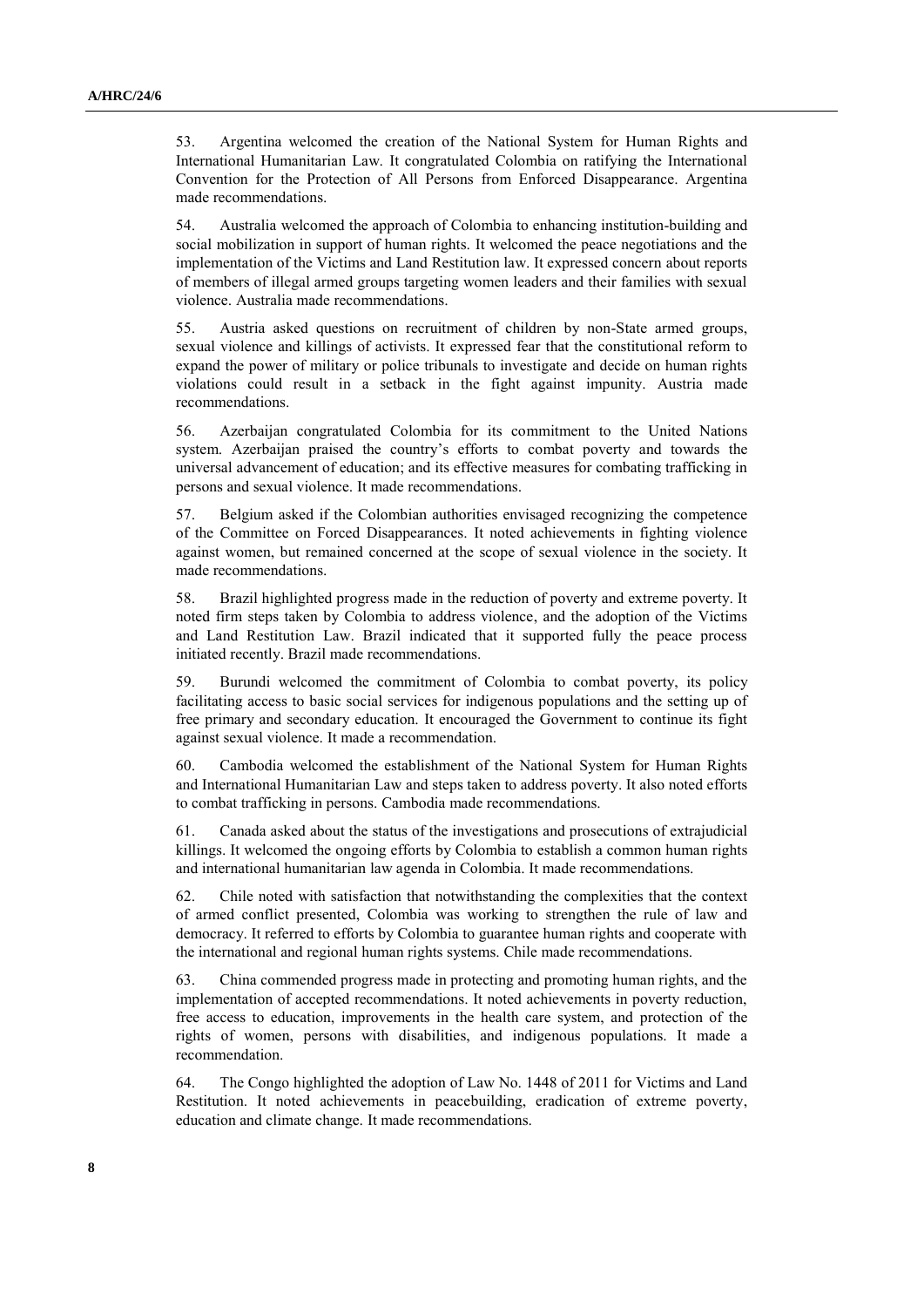65. Costa Rica acknowledged efforts made by Colombia to guarantee human rights. It referred to the continuing practice of sexual violence as a war tactic and expressed concern about recurrent attacks against human rights defenders, indigenous and community leaders and lawyers. Costa Rica made recommendations.

66. The Philippines congratulated Colombia for its successful social programmes to reduce poverty, for the universal coverage of basic and secondary education and for its unified health care system. It welcomed the country's determined efforts to include a human rights perspective in trade and business. The Philippines made recommendations.

67. Cyprus commended Colombia for its commitment to human rights and its pledge to end impunity for human rights abuses. It noted the strengthening of relationships between the Government and the civil society and human rights defenders. It urged closer attention to children's rights. It made a recommendation.

68. The Czech Republic commended the enactment of the Victims and Land Restitution Law and encouraged Colombia to continue its efforts to promote and protect human rights and to strengthen the rule of law. It made recommendations.

69. The Dominican Republic welcomed the delegation and thanked Colombia for the presentation of its national report. The Dominican Republic made recommendations.

70. Ecuador recognized the progress and efforts made with regard to building lasting peace and a just society. The importance of the Victims and Land Restitution Law and efforts in the area of social and legal assistance for displaced persons were highlighted, as were achievements in poverty reduction. Ecuador made recommendations.

71. Egypt welcomed efforts made by Colombia to promote and protect human rights, including the strengthening of the areas and entities responsible for protecting the rights of minorities and the strengthening of judicial functions, social protection, security, housing and environment. Egypt made recommendations.

72. El Salvador highlighted progress made by Colombia in the fight against violence and in the protection of the population. It commended Colombia for the legislation to respond to the needs of victims, which reflected the commitment of Colombia to address impunity and support victims' access to justice.

73. Finland asked how the Government ensured that perpetrators of human rights and international humanitarian law violations were prosecuted, and how it intended to ensure that human rights cases involving the security forces would not be tried by military courts. It asked how the issue of sexual violence would be addressed. Finland made recommendations.

74. France applauded the ratification of the Convention on the Rights of Persons with Disabilities and the International Convention for the Protection of All Persons from Enforced Disappearance, and commended progress on human rights and the launch of a peace process. France made recommendations.

75. Gabon welcomed the National Development Plan and noted efforts to strengthen the rule of law, and to combat corruption and land appropriation. Noting the provision of free primary and secondary education, it encouraged Colombia to continue extending education coverage in rural areas. Gabon made a recommendation.

76. Germany commended the Victims and Land Restitution Act and the human rights defenders protection mechanism. It noted continued attacks against human rights defenders and social leaders, particularly in rural areas, and expressed particular concern at the number of assassinations in 2012. Germany made recommendations.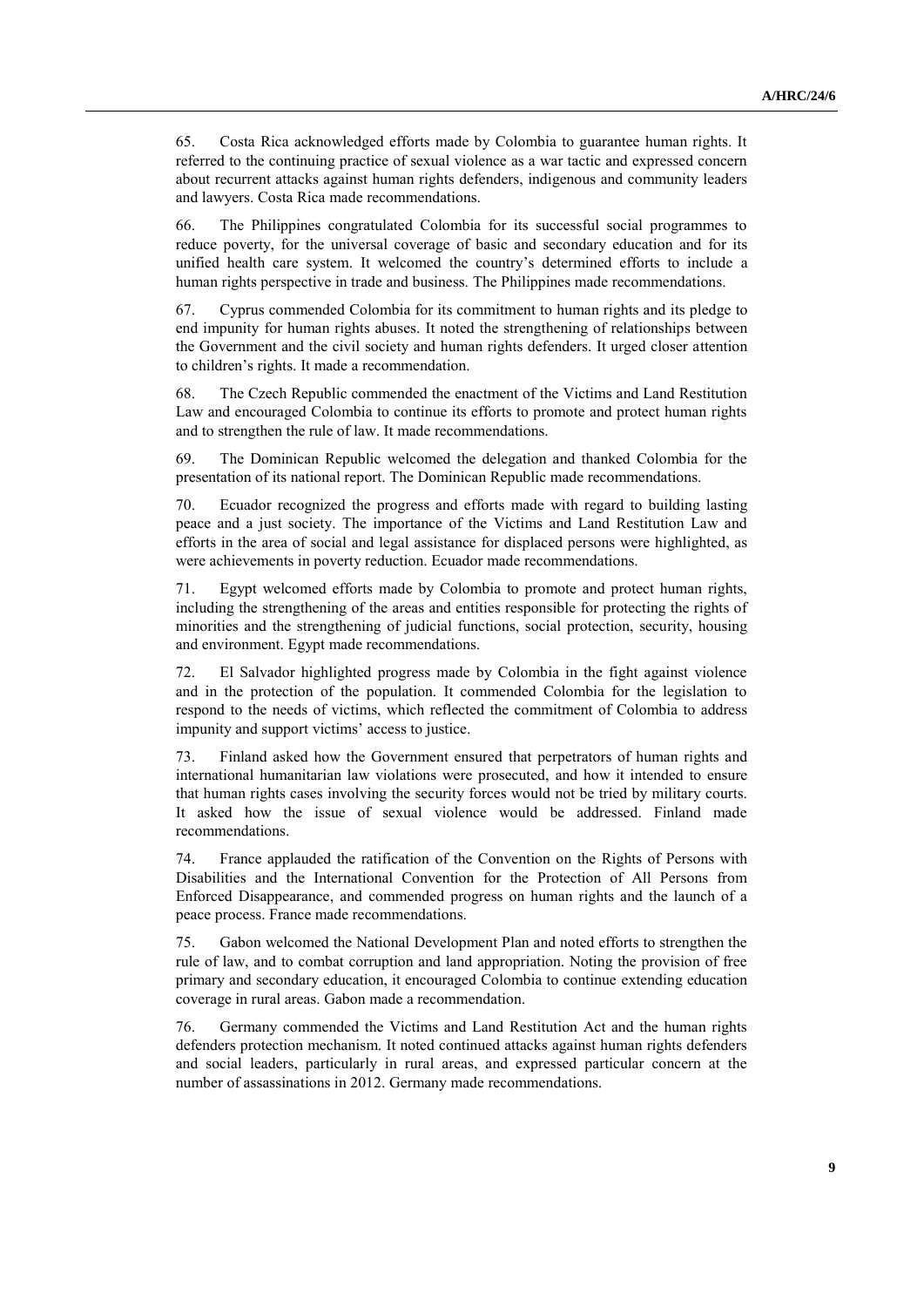77. Guatemala commended Colombia for its efforts to achieve peace and for the establishment of the National Protection Unit. It shared the satisfaction of the Secretary-General of the United Nations regarding the prevention of the recruitment of children. Guatemala made recommendations.

78. The Holy See welcomed reparations for victims of conflict and attention to the needs of indigenous peoples and of people of African descent. It urged continued efforts to combat corruption, drug trafficking, criminal gangs and impunity, to facilitate restitution processes, and to protect human life from conception to birth. It made recommendations.

79. Honduras recognized the legal and institutional framework providing access to truth, justice and reparations; transitional justice mechanisms; and legislation on peace and reparations. Concern was expressed at the trafficking of women and girls, although laudable efforts in that regard were noted. Honduras made a recommendation.

80. Hungary noted the visit by the Special Rapporteur on the situation of human rights defenders, and stated that it would welcome further action to prevent violent attacks against human rights defenders. It asked for information on financial and institutional support for initiatives to raise awareness of forced recruitment among indigenous children and children of African descent. Hungary made recommendations.

81. Iceland asked how perpetrators were held accountable for crimes against trade unionists, journalists, judges, lawyers and human rights defenders, and how victims were protected. It asked how gender-based violence was addressed and investigated and welcomed the recognition of the rights of same-sex couples. Iceland made a recommendation.

82. Indonesia welcomed the ratification of the Convention on the Rights of Persons with Disabilities and various measures taken to advance the rights of persons with disabilities. It commended the Comprehensive National Strategy to Combat Trafficking in Persons and measures, notably a national policy, guaranteeing gender equality and empowering women. Indonesia made recommendations.

83. Ireland urged the inclusion of women and indigenous communities in peace talks, and expressed concern at the risks faced by those active in human rights, trade unions and land restitution. Impunity and the lack of access to justice for victims of gender-based violence should be addressed. Ireland made recommendations.

84. Italy commended the progress achieved in protecting human rights and the commitment to the reconciliation process. Colombia was encouraged to continue along that path. Italy made recommendations.

85. Kenya noted efforts to strengthen democracy, the rule of law and respect for human rights. It commended action on poverty, housing, education and health care, and encouraged the Government to continue to tackle the challenges faced by Colombian society, particularly the most vulnerable.

86. Kyrgyzstan acknowledged the achievements in human rights policies, as well as policies to strengthen democracy, State legitimacy and the rule of law, and to introduce zero tolerance for human rights violations. It welcomed the 2012 bill defining sexual violence as a crime against humanity. Kyrgyzstan made recommendations.

87. Malaysia noted that, despite continuing challenges, Colombia had strengthened the rule of law through legislative and public policy initiatives. It took positive note of steps to address its previous recommendations on organized crime, drug trafficking and trafficking in women and girls. Malaysia made recommendations.

88. Mexico supported the peace process with the FARC and welcomed cooperation with special procedures and OHCHR and ratification of the International Convention for the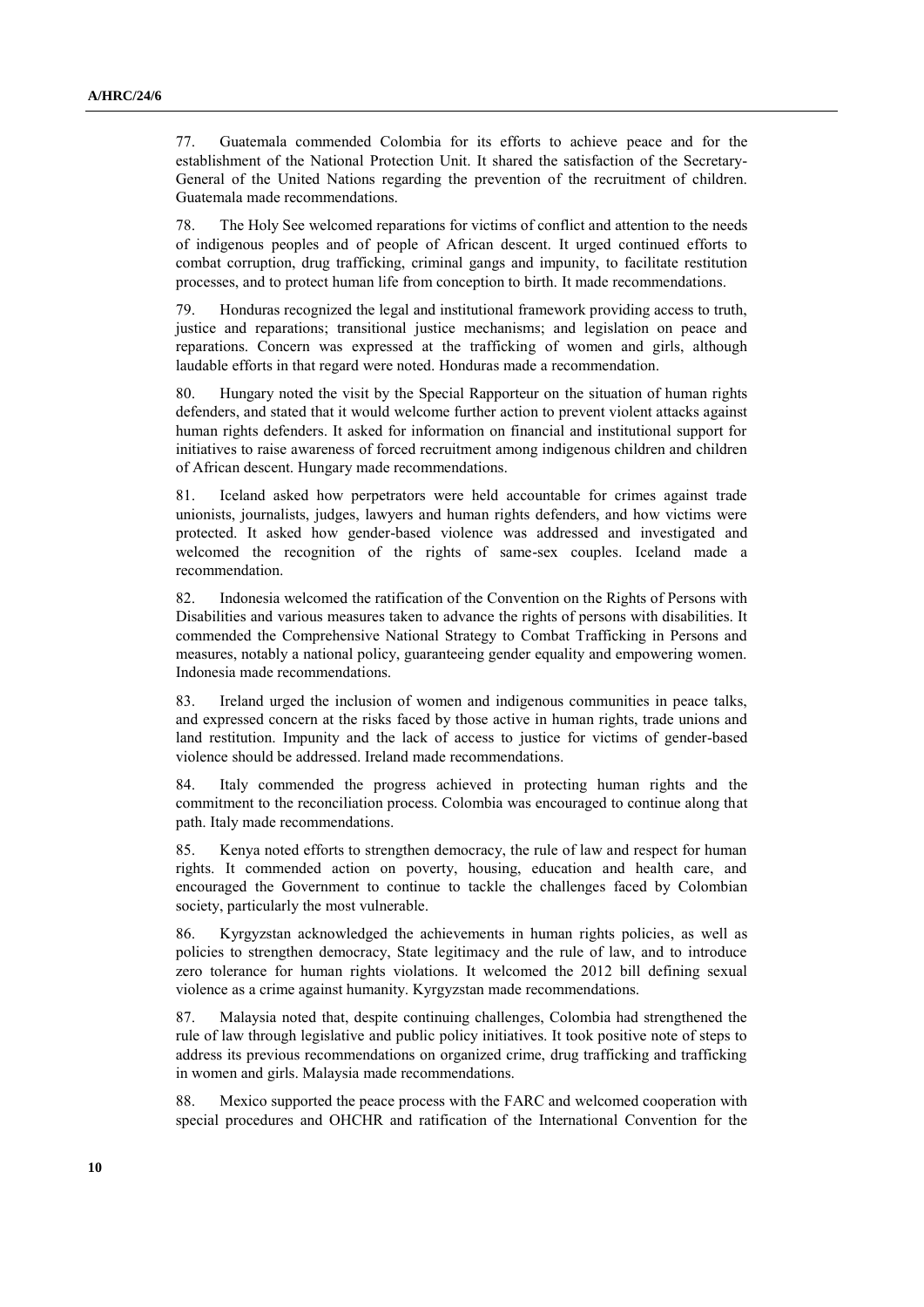Protection of All Persons from Enforced Disappearance. The willingness of Colombia to share its best practices in human rights was commended. Progress with regard to the national preventive mechanism was recognized. Mexico made recommendations.

89. Montenegro commended the general agreement to end the conflict and build lasting peace, as well as Government cooperation with human rights mechanisms. Noting the ratification of the International Convention for the Protection of All Persons from Enforced Disappearance, it asked whether Colombia would recognize the competence of the Committee under article 31 of that Convention. Montenegro made recommendations.

90. Morocco welcomed the legal framework for peace and noted measures to combat violence and ensure reparations and the reintegration of victims. It welcomed the Legal Framework for Peace, allowing the beginning of the transitional extrajudicial justice process. It made a recommendation.

91. The Netherlands welcomed the measures taken to improve the situation of human rights and to address the causes of the conflict. While impunity remained a concern, particularly in the context of transitional justice and the expanded jurisdiction of military courts, increased efforts by the legislative, judicial and executive authorities were noted. It made recommendations.

92. New Zealand highlighted the National System for Human Rights and International Humanitarian Law, yet remained concerned at armed attacks on indigenous peoples and people of African descent. It commended the attention to women's sexual and reproductive rights, notably the decriminalization of abortion in certain circumstances. It made recommendations.

93. Nicaragua took particular note of the National Development Plan and commended efforts for peace and well-being. Colombia was urged to continue efforts on prosperity, and was commended for its food security policy, which particularly benefited women.

94. Niger applauded the ratification of international human rights instruments and the implementation of the National Development Plan. It noted the National Conference on Human Rights and International Humanitarian Law and welcomed the agreement concluded between Colombia and the International Criminal Court. It made recommendations.

95. Nigeria commended the progress achieved in the protection and promotion of human rights. Nigeria made recommendations.

96. Norway fully concurred with the comments of the United Nations High Commissioner for Human Rights regarding the situation in Colombia. Welcoming the commitment to extend the mandate of the OHCHR office in Colombia, it called for all aspects of the existing mandate to be extended. Norway made recommendations.

97. The Plurinational State of Bolivia welcomed the report submitted by Colombia, and in particular the achievements reported, and urged Colombia to continue its efforts in the field of human rights. It made recommendations.

98. The delegation of Colombia explained that the victims law favored land restitution over land buy. By April 17, 12,000 hectares had been restituted to the original owners and, with regard to the territorial rights of ethnic communities, 150,000 hectares of land had been protected. A programme focused on facilitating access by women and girls to land restitution had been implemented.

99. The National Protection Unit, created in November 2011, currently was providing protection for 7,834 people, including 633 trade unionists, 559 human rights defenders, and 490 land claimants, among others, particularly in remote and rural areas. The Unit's budget for 2013 was expected to reach US\$ 190 million, with particular emphasis on the protection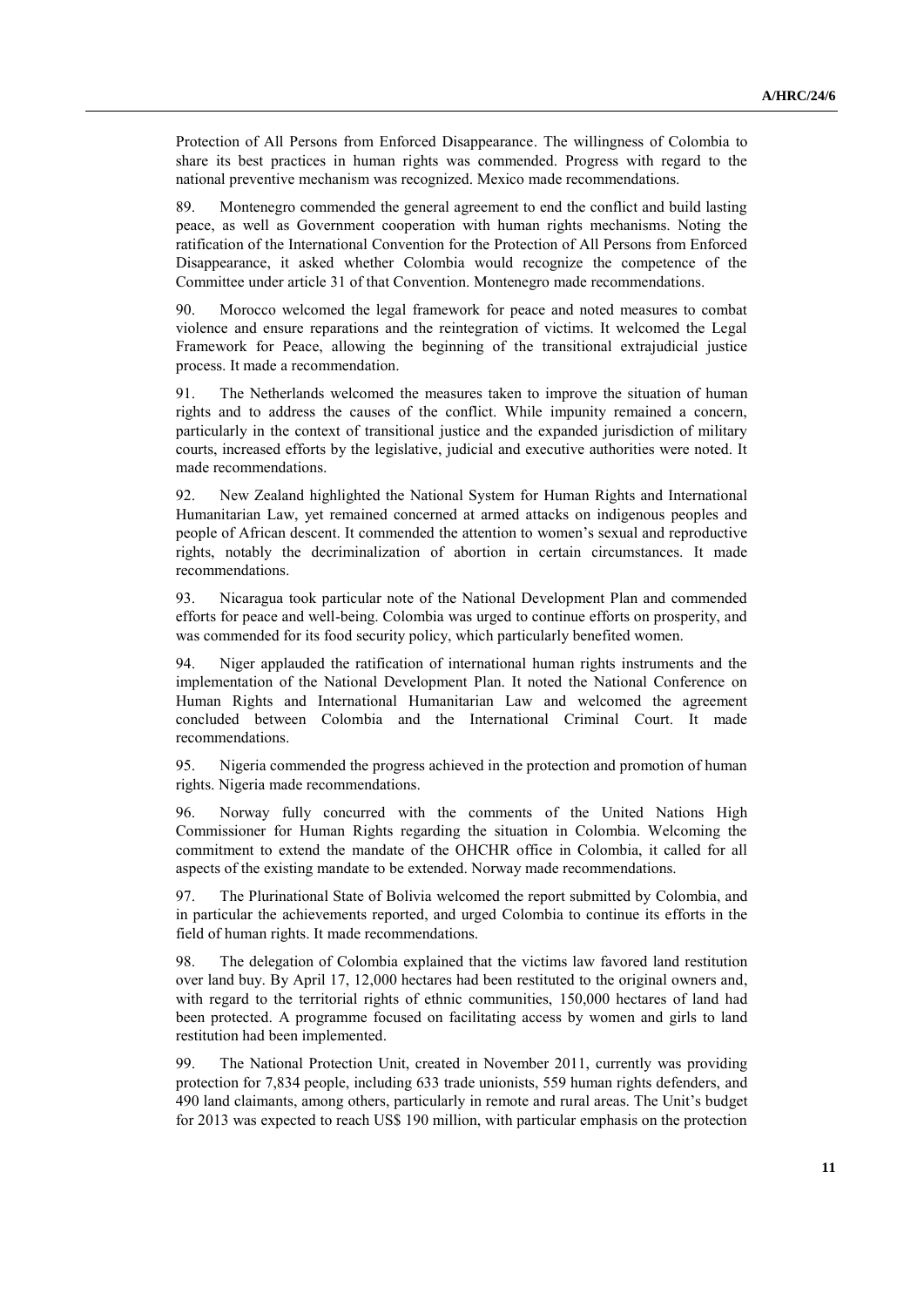of victims and land restitution leaders. The delegation stressed that the Unit was not an intelligence agency; its sole purpose was the protection of life and human rights.

100. With regard to economic, social and cultural rights, poverty had fallen by 4.5 percentage points in the last two years, reaching 32.7 per cent in 2012. During the same period, the proportion of the population living in extreme poverty fell by 1.9 percentage points, to 10.4 per cent. Additionally, the Government had achieved a reduction in inequality, thus bringing the country to the regional average and improving its position in the international ranking. The Government was committed to ensuring inclusion and social mobility for all Colombians. In November 2011, the Social Inclusion and Reconciliation Sector had been established. The Department for Social Prosperity led this sector. The flagship programme to fight poverty – More Families in Action – had benefited over 2.7 million families. Additionally, the Government had launched a programme to build 100,000 free houses intended for victims of violence, the poor and the vulnerable.

101. Unemployment in Colombia in 2012 stood at 10.4 per cent, the lowest level since 2001, despite the international economic slowdown.

102. In the area of education, the delegation highlighted the introduction in 2012 of free universal education to the eleventh grade, which had benefited more than 8.5 million students. Also, dropouts had been reduced and the illiteracy rate of people between the ages of 15 and 24 had fallen.

103. The Colombian health system still faced enormous challenges. Nevertheless, the delegation noted that the entire population had guaranteed access to health care either through insurance or under the system in place for the uninsured poor population.

104. The State had made significant progress in the comprehensive protection of children. It had set up a single information system that facilitated monitoring of the progression of the rights of children. Also, investment in children had increased to up to US\$ 9.8 billion in 2011. Malnutrition levels had decreased from 16 to 13.2 per cent, and the Government was committed to a comprehensive care strategy. In addition, children's nutrition continued to improve.

105. The State had instituted programmes to reduce the risks associated with teen pregnancy, sexual violence, use of psychoactive substances, child labour and illegal recruitment by organized groups outside the law. The delegation noted that the State did not recruit minors. This violation of international humanitarian law was committed only by armed groups outside the law.

106. The Government recognized the impact that the armed conflict had on children. Since 1999, the Colombian Family Welfare Institute had provided 5,170 children with comprehensive support under a specialized programme for the care of children demobilized from armed groups outside the law.

107. With respect to indigenous peoples, the mechanisms for dialogue and consensus had been strengthened. Colombia had made significant progress in building its own systems of intercultural education and health care for indigenous and Afro-Colombian communities, as well as methods of addressing issues of sexual violence and forced recruitment and combating impunity. However, Colombians continued to face structural and historical challenges.

108. Regarding dialogue with civil society and the National Plan of Action on Human Rights, the delegation noted the establishment, in 2011, of a National System and a National Conference on Human Rights. The system dealt with issues that had been identified in the Plan of Action, coordinated 63 public institutions, developed indicators of economic, social and cultural rights, and advanced other specific policies. For instance, in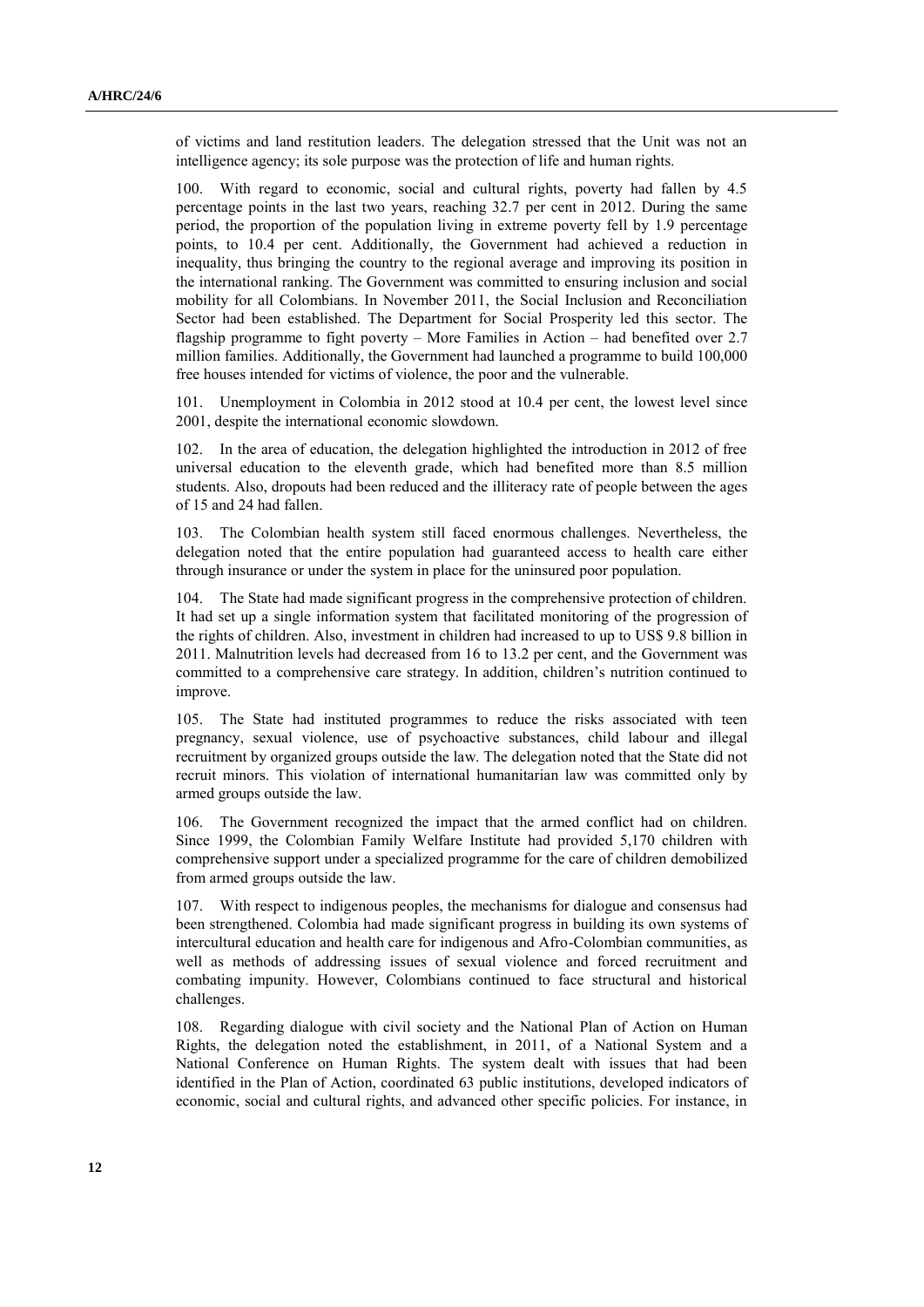2012, a Working Group on Business and Human Rights was established and a forum on free trade and human rights was convened.

109. Dialogue with civil society organizations had been strengthened within the framework of the National Human Rights Conference, convened by the Government, civil society and the international community.

110. Regarding women's issues, in 2012 the Government adopted the Gender Equality Policy and the comprehensive plan to ensure women a life free of violence. The policy had a budget of nearly US\$ 1.9 billion, and reflected international instruments such as Security Council resolutions 1325 and 1820. Recognizing the persistence of factors that hindered access to justice in cases of sexual violence, the State would continue to work on a strategy to strengthen prevention, comprehensive care for victims, effective investigation and prosecution of such acts.

111. In reference to the rights of the LGBTI community, the Government had included in the National Development Plan a mandate to design a public policy for that group. In that regard, the National Statistics Department had begun to establish a baseline profile of the LGBTI population. In the same vein, a committee to deal with urgent cases and receive complaints on human rights violations against members of the LGBTI community had been established in 2011. To date, more than 100 cases have been submitted for consideration by that mechanism.

112. The delegation also highlighted actions taken by the Government on the question of forced disappearances. The relevant institutions in Colombia had obtained some results in finding and identifying disappeared persons. During the first year of the current administration almost 10,000 human remains had been identified. In 2010 the Government had created a genetic data bank under the authority of the Attorney General.

113. In concluding, the delegation stated that the questions and recommendations received were fundamental to improving the human rights situation, achieving peace, overcoming hate and seeking forgiveness and reconciliation. The Vice-President highlighted those recommendations that requested the respect of trade unions as institutions of democracy, the advance of social dialogue and the end of employment intermediation. The Government shared the concerns expressed by some countries in the areas of corporate social responsibility, the situation of children and women, and discrimination against ethnic and other minorities.

114. The Vice-President announced that at the time of the adoption of the report of the second review of Colombia by the Working Group, the delegation would have ready written answers to the questions received during the interactive dialogue as well as the Government's position on recommendations.

# **II. Conclusions and/or recommendations**\*\*

115. **The recommendations listed below have been examined by Colombia and enjoy its support. Colombia submitted its views on these recommendations. These views are included in an addendum to the report of the Working Group (A/HRC/24/6/Add.1):**

115.1. **Implement the recommendations made by the United Nations Special Representative of the Secretary General on Sexual Violence in Conflict, during her visit to Colombia in May 2012 (Sweden);**

<sup>\*\*</sup> Conclusions and recommendations have not been edited.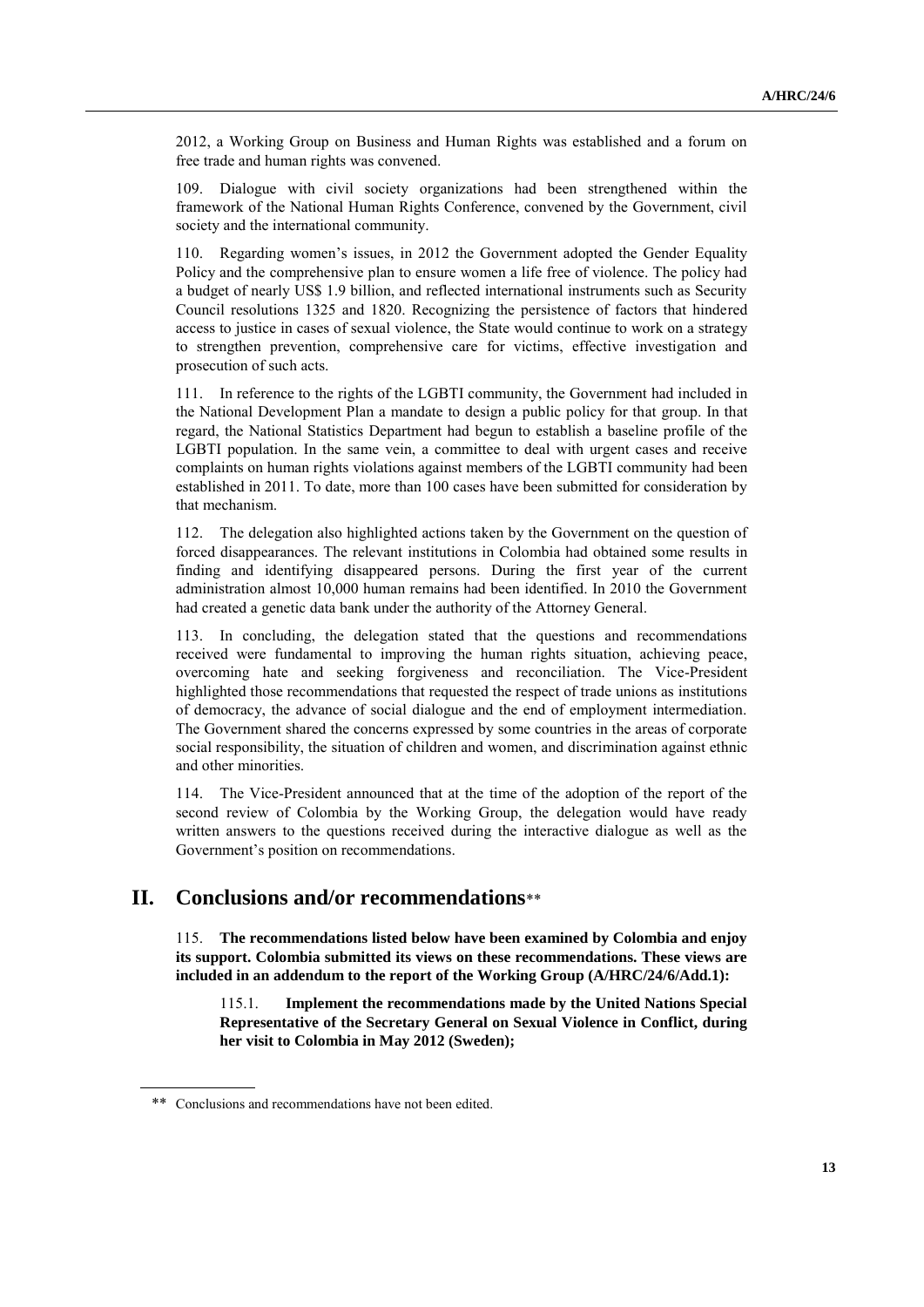115.2. **Develop and implement a comprehensive and interdisciplinary action plan aimed at combating violence against women, in consultation with victims and women organizations, and based on the recommendations made by the United Nations and the Inter-American human rights system (Belgium);**

115.3. **Follow-up and implement effectively the recommendations of the Special Representative of the Secretary-General on Sexual Violence in Conflict (Austria);**

115.4. **Provide additional resources to its anti-trafficking in persons programmes (Philippines);**

115.5. **Take the necessary measures to ensure that the legislative development and the practical application of the reform of the Military Criminal Jurisdiction does not generate impunity, but rather helps to reduce it drastically regarding the human rights violations committed by Public Forces (Spain);**

115.6. **Take concrete actions in the elaboration of regulatory laws of the constitutional reform to ensure that victim's rights are guaranteed, that military courts have a restrictive and exceptional scope, and that alleged human rights crimes, such as extrajudicial killings, in no case will be addressed by military courts (Sweden)**.

116. **The following recommendations enjoy the support of Colombia which considers that they are already implemented or in the process of implementation. Colombia submitted its views on these recommendations. These views are included in an addendum to the report of the Working Group (A/HRC/24/6/Add.1):**

116.1. **Become a party of the international instruments of protection and promotion of human rights still pending ratification, as appropriate, such as the 1961 Convention on the Reduction of Statelessness (Ecuador);<sup>1</sup>**

116.2. **Share good practices in mechanisms for follow-up and monitoring of human rights obligations accepted by the State (Cuba);**

116.3. **Continue to implement an early warning system, within the framework of the work of the Ombudsman's Office, in order to prevent different human rights violations (Serbia);**

116.4. **Continue its effort to strengthen its institutional capacity and legislative framework to combat violent crimes and maintain law and order to ensure the enjoyment of human rights by its people (Singapore);**

116.5. **Develop, at the regional level, the State's institutions in charge of the reconstruction of historical memory of violations of human rights committed during the armed conflict (Switzerland);**

116.6. **Continue providing spaces for dialogue between civil society and the State to discuss human rights issues, such as the National Round table on Safeguards (Dominican Republic);**

<sup>&</sup>lt;sup>1</sup> The recommendation as read during the interactive dialogue: Become a party of the international instruments of protection and promotion of human rights still pending of ratification, such as the 1961 United Nations Convention on the Reduction of Statelessness.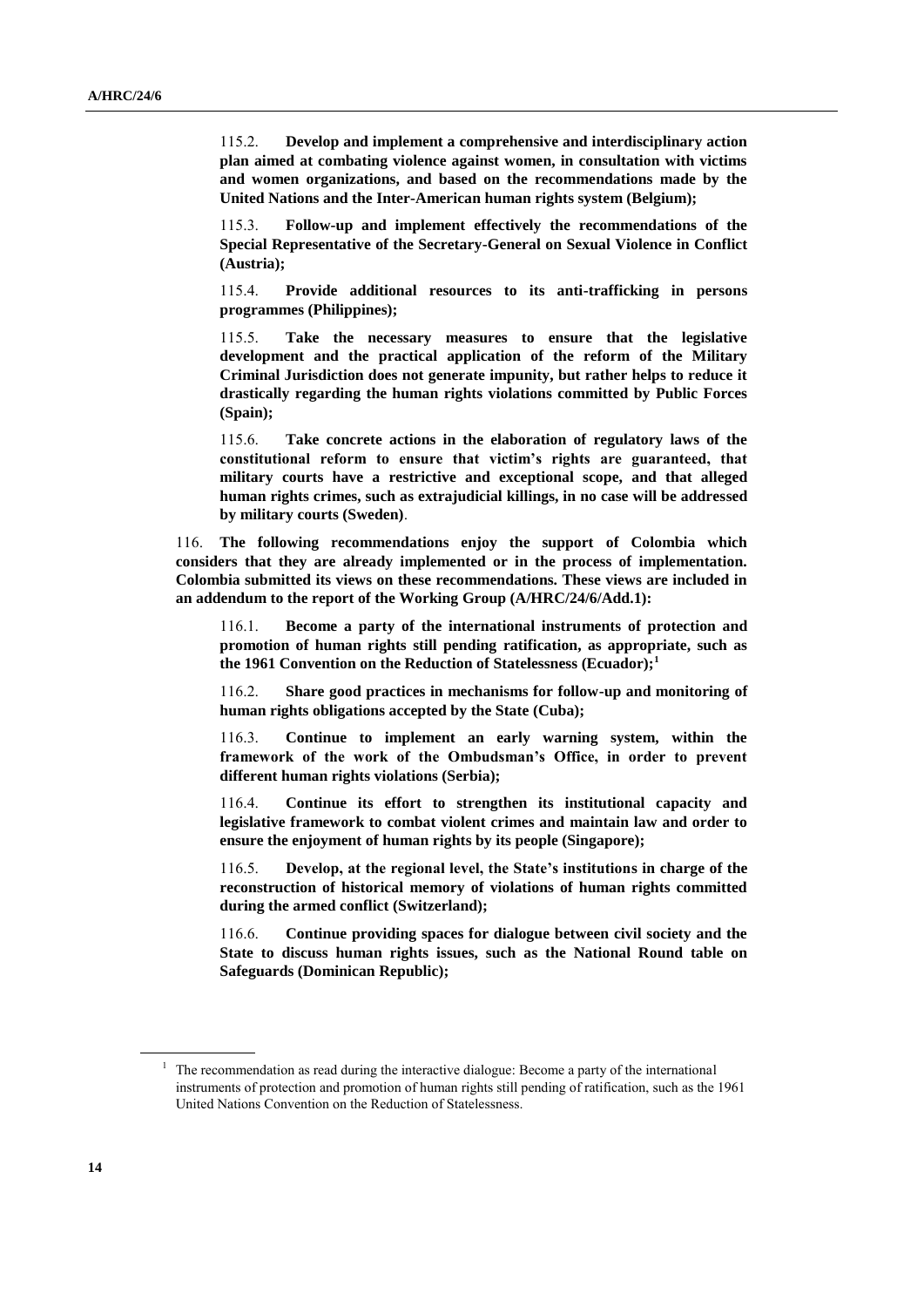116.7. **Move forward in implementing the National Human Rights System, with a view to ensuring greater consistency and comprehensive State actions in the area of human rights (Dominican Republic);**

116.8. **Continue to work with the National Human Rights System, to achieve greater compliance with international commitments, incorporating a differentiated approach to sectoral policies (Bolivia (Plurinational State of));**

116.9. **Continue efforts through dialogue with the Revolutionary Armed Forces of Colombia to reach an agreement to end the armed conflict (Pakistan);**

116.10. **Continue working towards peace through dialogue (Cuba);**

116.11. **Activate a negotiating process for a peaceful settlement (Russian Federation);**

116.12. **Continue its work to strengthen the rule of law and its efforts within the peace process between the Government and the FARC (Costa Rica);**

116.13. **Continue moving forward with a view to achieving peace through a dialogue (Dominican Republic);**

116.14. **Continue with negotiations to end the conflict and to build a stable and lasting peace (Guatemala);**

116.15. **Continue its efforts in consolidating peace as well as efforts to achieve social inclusion and reconciliation through the implementation of its National Development Plan for 2010-2014 "Prosperity for All" (Malaysia);**

116.16. **Make every possible effort to promote social integration of the past participants in illegal armed groups (Russian Federation);**

116.17. **Implement the Victims and Land Restitution Law with justice and verify that it becomes part of an integral policy of development, so that it contributes to a sustainable and dignified quality of life for the victims (Panama);**

116.18. **Continue implementing the Victims and Land Restitution Law (Dominican Republic, Serbia);**

116.19. **Strengthen relevant institutions in order to take more effective measures at the national, regional and local level to guarantee the protection of persons involved in land restitution procedures, in particular the claimants, their counsel, the relevant officials and human rights defenders (Switzerland);**

116.20. **Improve measures to protect applicants, particularly those from rural areas, in order to strengthen the land restitution process (Australia);**

116.21. **Take all necessary steps to enhance the effectiveness of the Protection Programme, including through speedy risk assessment studies and implementation of approved schemes, clear criteria for defining risk, collective protection measures and the inclusion of family members in the scheme (Ireland);**

116.22. **Identify plans of action for the enforcement of the Victims and Land Restitution Law (Holy See);**

116.23. **Consider the possibility of adopting further measures for the integral attention and reparation of victims and land restitution, aiming to attend and redress the victims of violence (Bolivia (Plurinational State of));**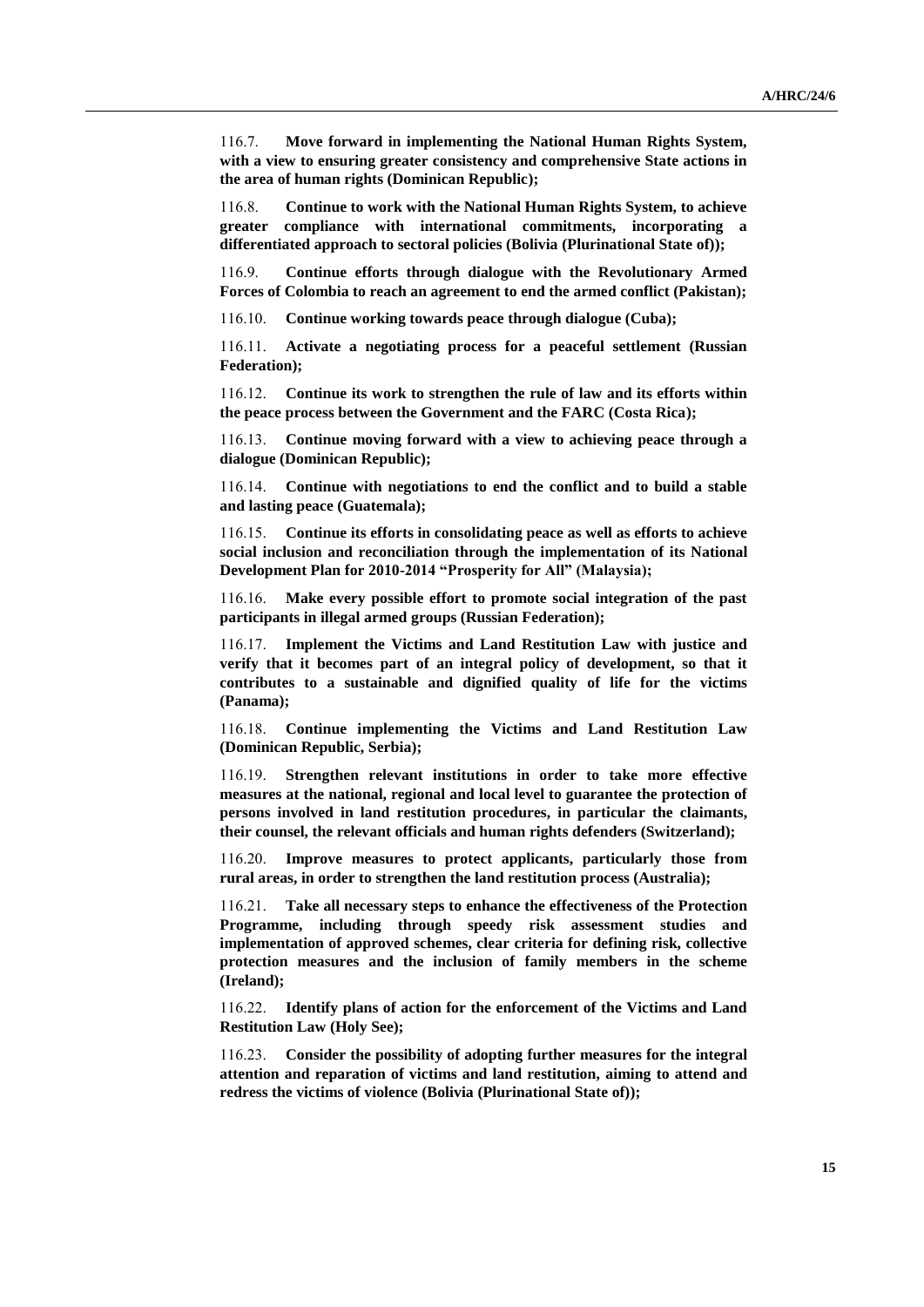116.24. **Give continuity to efforts undertaken to implement measures of care, assistance and comprehensive reparation to the victims of the internal armed conflict (Brazil);**

116.25. **Provide to Colombian refugees the opportunity to present their request for reparation at the moment of their voluntary repatriation, if it is the case, so that they can benefit from the Victims and Land Restitution Law (Panama);**

116.26. **Consider designing operative mechanisms to ensure that boys, girls and adolescents who are victims of the armed conflict be a priority in programmes to restore their rights and reparation programmes, taking into account the right to family reunification, health, education and psychosocial care (Uruguay);**

116.27. **Increase its efforts on socio-economic reform and strengthen the law enforcement system toward enhancing national reconciliation, combating violence, illegal armed groups and maintaining public order (Viet Nam);**

116.28. **Redouble on-going efforts to improve the quality of life of the most vulnerable groups, in particular indigenous peoples and people of African descent (Peru);**

116.29. **Adopt all necessary measures in order to ensure full protection of the children and the enjoyment of all rights by the children of Colombia (Romania);**

116.30. **Increase efforts to apply the existing legislation to prevent separation of boys and girls from their family environment due to the economic conditions of the family, through training programmes, information and awarenessraising campaigns (Uruguay);**

116.31. **Continue its policy in favour of children, in particular the fight already initiated by the Government against child labour (Burundi);**

116.32. **Put in place a national strategy in the area of public security (Niger);**

116.33. **Take comprehensive measures to increase the level of public security in the country (Russian Federation);**

116.34. **Work toward strengthening security to allow a harmonious development of the country (Congo);**

116.35. **Consolidate current policies for the preventive risk management of violations to the right to life, to liberty, integrity and personal security (Bolivia (Plurinational State of));**

116.36. **Continue its efforts to introduce a human rights perspective in business and trade (Philippines);**

116.37. **Continue to incorporate economic, social and cultural rights in the national strategy to combat drug trafficking (Egypt);**

116.38. **Extend an invitation to the Special Rapporteur on violence against women, its causes and consequences (Brazil);**

116.39. **Invite the Special Rapporteur on violence against women, and develop, in consultation with civil society, a comprehensive plan of action to address sexual violence (Hungary);**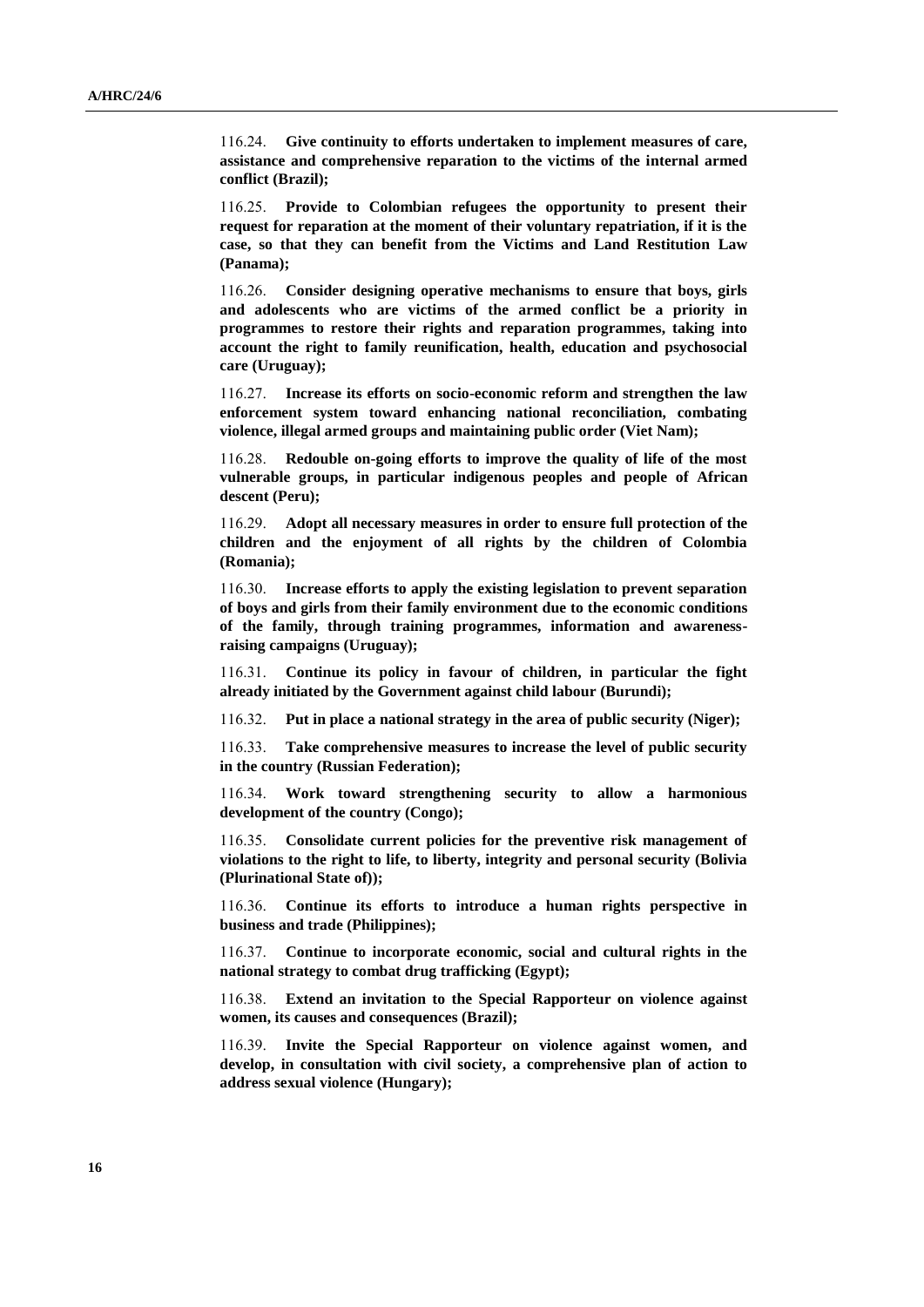116.40. **Continue undertaking effective actions for the protection and promotion of the rights of women in the country (Azerbaijan);**

116.41. **Continue making efforts to reduce the gap in female participation in the labour market, in the context of the National Policy on Gender Equality (Chile);**

116.42. **Intensify efforts to guarantee gender equality and to empower women, including by developing its national policy on gender equality and by continuing the work currently underway in the Intersectoral Commission to Eradicate Violence against women and the Legal Commission on Equity for Women in Congress (Nigeria);**

116.43. **Consider the possibility of enhancing the necessary measures for the protection and integration of the LGBT population (Argentina);**

116.44. **Intensify the Government presence in the rural areas whose communities are victims of abuses, such as forced displacement, as well as target of violence perpetrated by criminal organizations (Italy);**

116.45. **Continue taking assertive measures in combating organized crime and criminal gangs with a view to protecting the civilian population (Malaysia);**

116.46. **Take necessary steps to incorporate elements of human rights education in the training of law enforcement agencies (Pakistan);**

116.47. **Continue implementing its National strategy in favour of children with particular attention to children victims of landmines as well as to pursue its efforts in preventing the involvement of children in armed conflicts (Algeria);**

116.48. **Enhance the protection for children, including by improving the investigation, prosecution and prevention of violence against children (Cyprus);**

116.49. **Develop a comprehensive plan of action to address violence against women on the basis of the repeated recommendations made by the United Nations and the Inter-American human rights system (Kyrgyzstan);**

116.50. **Continue to prioritise policies aimed at promoting the enjoyment of women's rights and prevention of sexual violence (South Africa);**

116.51. **Consider developing and implementing a comprehensive plan of action to further women's rights, including measures to combat violence against women (Indonesia);**

116.52. **Step up efforts to prevent sexual violence against women and children and strengthen measures for the rehabilitation of boys and girls affected by armed conflicts (Paraguay);**

116.53. **Strengthen its efforts in the fight to eliminate violence against women and children (Senegal);**

116.54. **Increase efforts in addressing violence against women, including a provision of access to justice and medical care for victims as well as their social reintegration, in particular within the context of the armed conflict (Slovakia);**

116.55. **Elaborate and apply in an effective manner an exhaustive and interdisciplinary action plan to address violence against women (Spain);**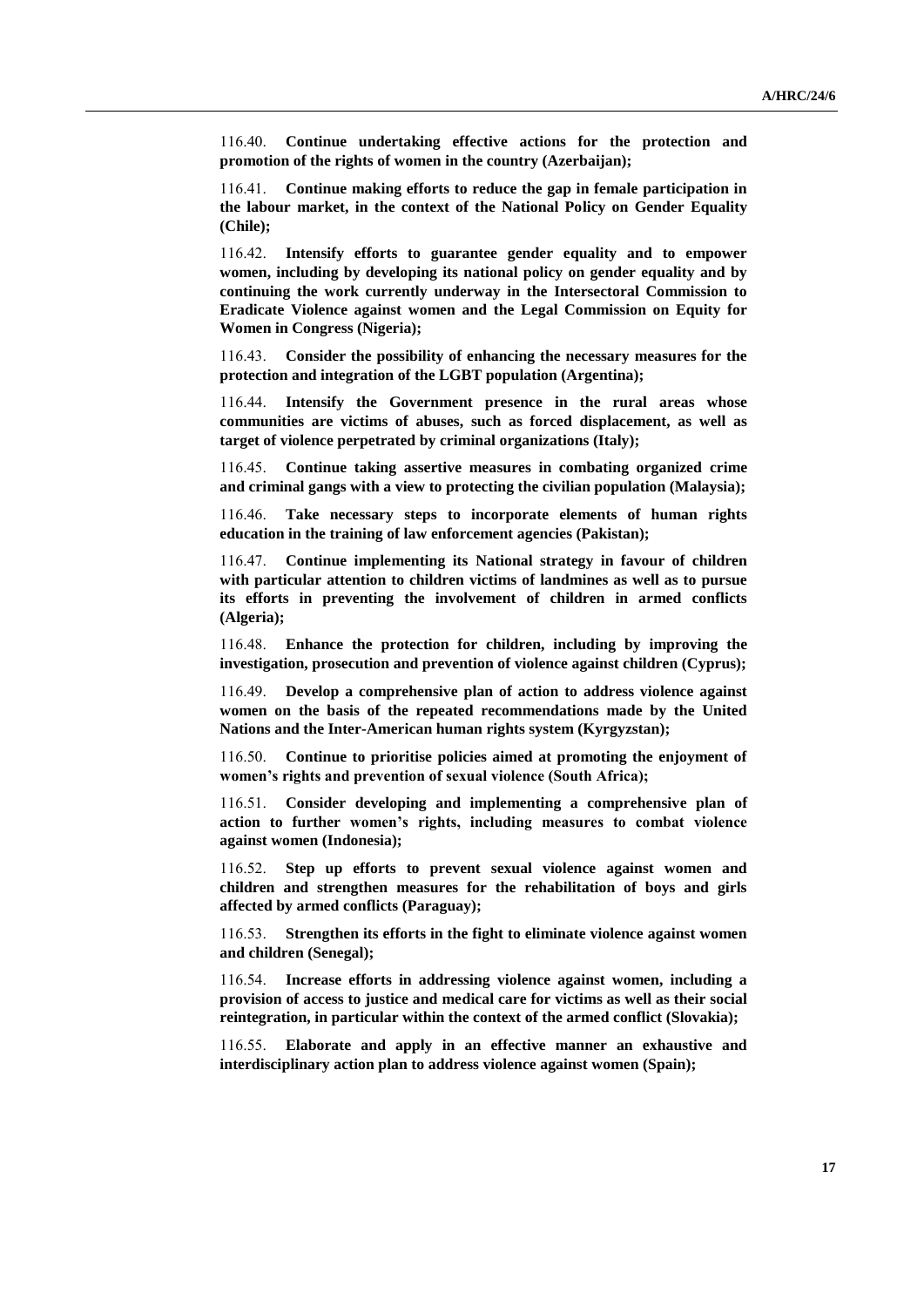116.56. **Continue to work constructively to implement the laws, decrees and resolutions that have been approved to combat violence against women and girls and to guarantee access to justice for victims of sexual violence (Canada);**

116.57. **Guarantee access to justice for victims of sexual violence by ensuring the effective implementation of laws on the protection of women (France);**

116.58. **Redouble efforts against trafficking in persons, in particular through the adoption of the new National Strategy 2013-2018 (Peru);**

116.59. **Continue to combat human trafficking, in particular of women, boys and girls and continue strengthening its programs to prevent trafficking, in accordance with the National Integrated Strategy to Combat Human Trafficking (State of Palestine);**

116.60. **Strengthen its human trafficking prevention programmes in its new National Strategy to Combat Trafficking in Persons (Trinidad and Tobago);**

116.61. **Strengthen the trafficking prevention programmes under the national strategy to combat human trafficking 2007-2012, with particular attention to children from disadvantaged groups (Egypt);**

116.62. **Continue its work in combating trafficking in persons, with particular attention given to children and disadvantaged groups, as envisaged in its future plan of National Strategy on trafficking prevention (Cambodia);**

116.63. **Continue specially its efforts to combat human trafficking (Honduras);**

116.64. **Consider strengthening the comprehensive policy in the National Strategy to Combat Trafficking in Persons, including preventive measures (Indonesia);**

116.65. **Strengthen its trafficking prevention programme under the National Strategy to Combat Human Trafficking 2007-2012, with particular attention to children and women (Kyrgyzstan);**

116.66. **Continue its efforts to fight trafficking in persons within the framework of its Comprehensive National Strategy to Combat Trafficking in Persons. In this regard, we urge the Government of Colombia to continue to work towards finalizing and adopting its National Strategy 2013-2018 (Nigeria);**

116.67. **Strengthen the judiciary in order to guarantee its investigation and prosecution capacity so as to ensure access to justice for all citizens, in particular victims of sexual violence (Switzerland);**

116.68. **Continue to fight impunity and promote the respect of human rights by improving the judiciary (Gabon);**

116.69. **Ensure that its military justice system is fully compliant with international human rights law, and that all allegations of human rights abuses by military personnel are investigated promptly and effectively (United Kingdom of Great Britain and Northern Ireland);**

116.70. **Guarantee independence of justice, equality before the law and supervision of military jurisdictions to fight impunity of crimes committed during the conflict, particularly extrajudicial killings (France);**

116.71. **Uphold commitments to prevent impunity for human rights violations (United Sates of America);**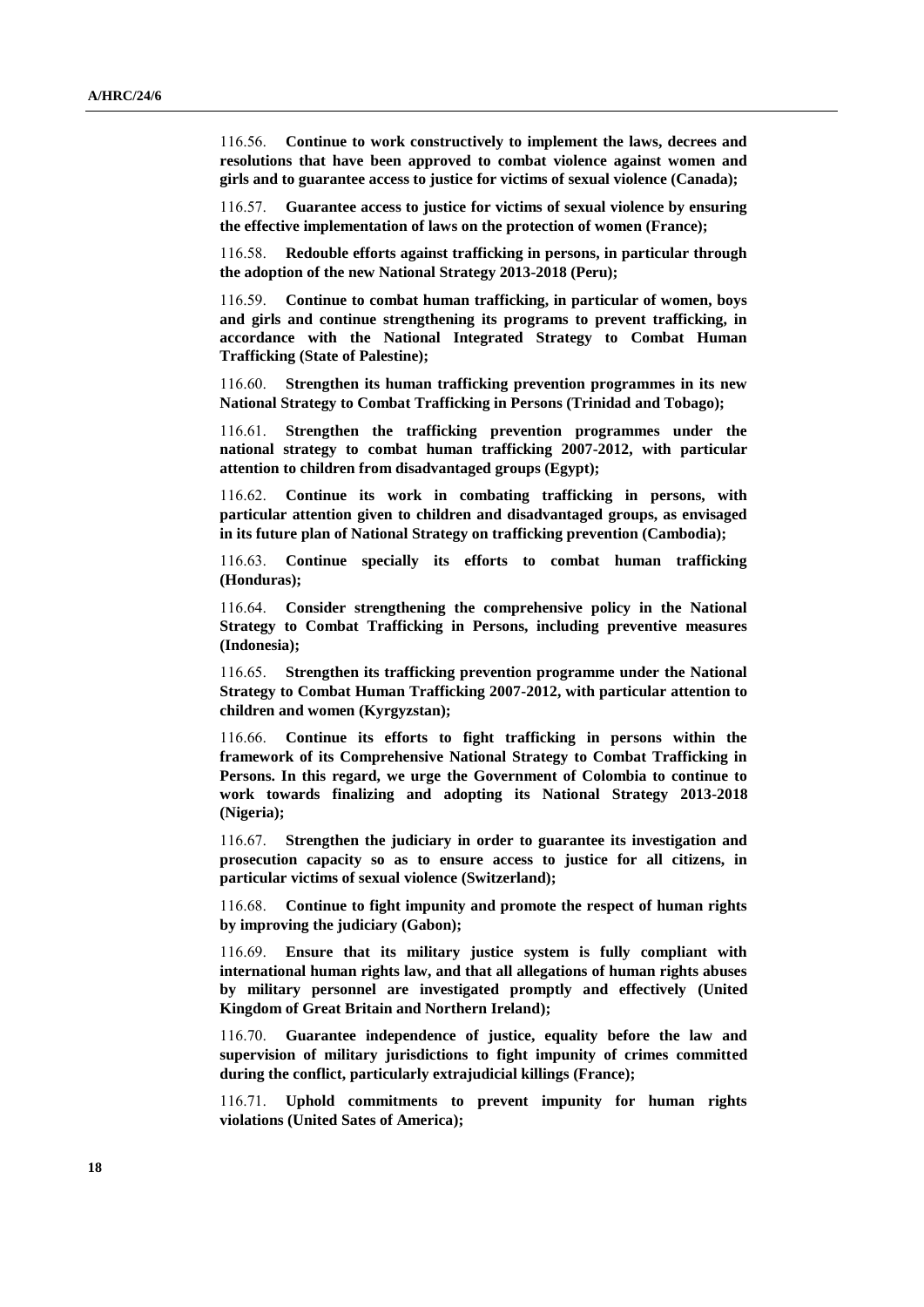116.72. **Continue its efforts to combat impunity for serious human rights violations (Argentina);**

116.73. **Ensure appropriate protection of human rights defenders operating in the country, recognising the legitimacy of their work, including full and impartial investigations and prosecutions into all alleged human rights violations committed against them (Slovakia);**

116.74. **Reinforce measures for the protection of human rights defenders (Slovenia);**

116.75. **Increase efforts to investigate and prosecute those responsible for threats or violence against human rights defenders, trade unionists, community leaders and journalists (United Kingdom of Great Britain and Northern Ireland);**

116.76. **Promptly investigate and prosecute perpetrators of threats, extortion, and attacks on human rights defenders, vulnerable individuals, unionists, and potential beneficiaries of the Victims' Law (United States of America);**

116.77. **Ensure that judicial authorities carry out thorough and impartial investigations regarding acts of violence against human rights defenders (Belgium);**

116.78. **Take further steps to prevent incidents of violence against all of its people, including targeted groups such as community leaders, journalists, and land claimants by improving current protection and prevention programmes, introducing education campaigns, and ensuring effective intervention and investigation by law enforcement officials (Canada);**

116.79. **Ensure that the relatives of victims of enforced disappearances, their representatives, and those who report enforced disappearances will not be subject to attacks and persecution (Czech Republic);**

116.80. **Take all the necessary measures in order to protect human rights defenders against threats and attacks, and ensure that the perpetrators of such acts are brought to justice (France);**

116.81. **Ensure that human rights defenders in rural areas are equally and effectively protected also in view of the existing challenges of the implementation of the Victims and Land Restitution Law (Germany);**

116.82. **Enact legislation recognizing the legitimate work of human rights defenders and ensuring their life, security and integrity, and conduct prompt, impartial and effective investigations into allegations of threats, attacks and violence against them (Hungary);**

116.83. **Enforce the legislative efforts regarding the security of human rights defenders, with a view to effectively implementing measures and programmes (Netherlands);**

116.84. **Further strengthen its protection measures to remediate the attacks against trade unionists (Norway);**

116.85. **Improve the access to the National Protection Unit and its impact in rural areas, and take new steps to protect human rights defenders, journalists, indigenous leaders and people involved in land restitution processes (Norway);**

116.86. **Strengthen actions and programmes of the national government to make the Colombian society more equal and free from poverty (Cuba);**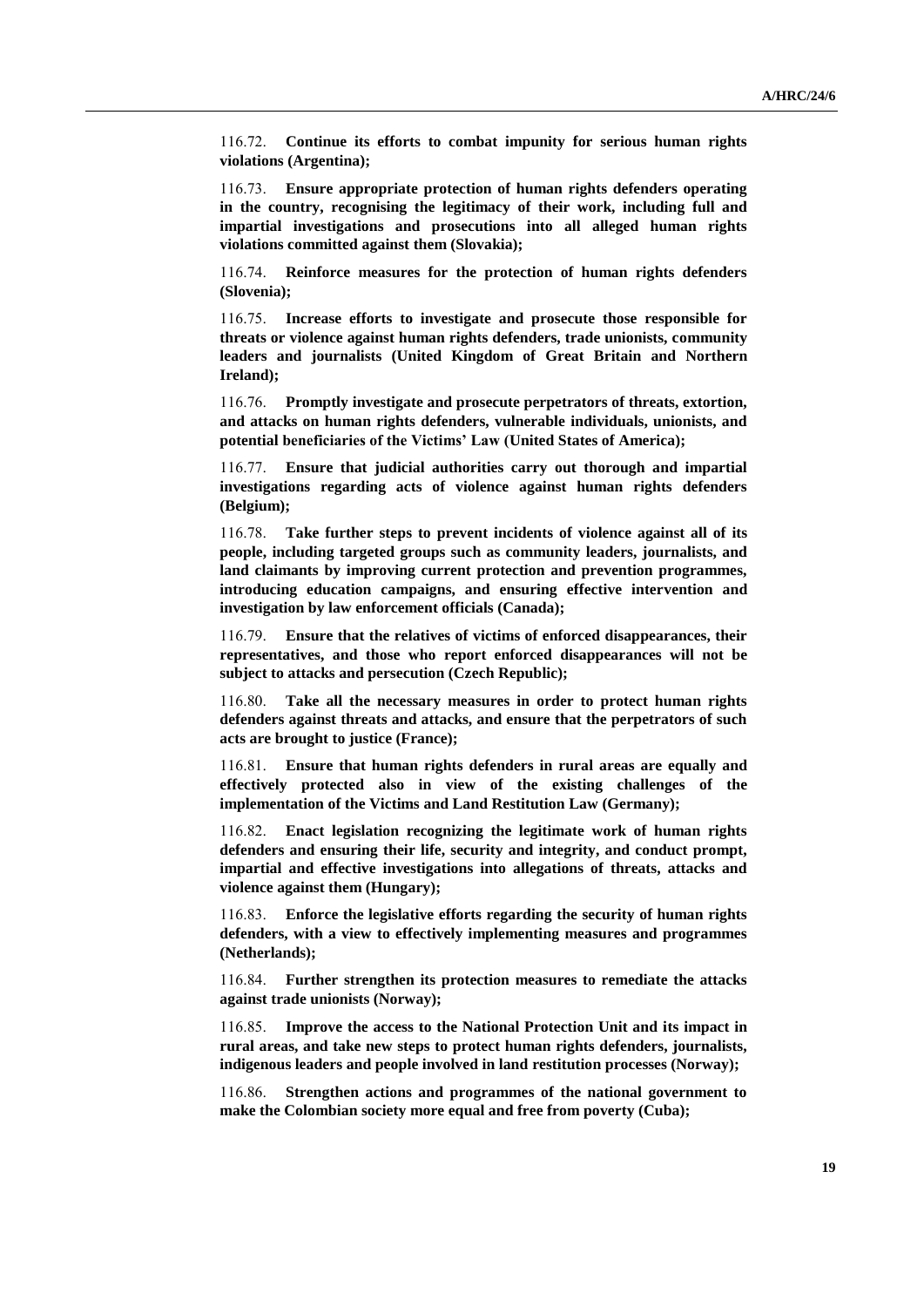116.87. **Continue to implement, in cooperation with relevant United Nations agencies, policies and programmes to reduce poverty and improve the wellbeing of its people (Singapore);**

116.88. **Continue advancing in the reduction of poverty and inequality (Spain);**

116.89. **Continue its measures for the overall alleviation of poverty in the country (Azerbaijan);**

116.90. **Continue consolidating its successful plans for the reduction of poverty, extreme poverty and its combat against social exclusion (Venezuela (Bolivarian Republic of));**

116.91. **Allocate resources and accelerate national programmes on job creation, poverty reduction, decent housing, land restitution, gender equality and improvement of education and health care services (Viet Nam);**

116.92. **Continue to further address the social inequality that remains one of the challenges in the country (Cambodia);**

116.93. **Strengthen the measures regarding education and reduction of poverty of minority populations (Congo);**

116.94. **Further promote economic and social rights of minorities and vulnerable groups (Niger);**

116.95. **Continue working for the comprehensive application of its National Policy of Food and Nutritional Security, promoting the generation of selfconsumption food (Bolivia (Plurinational State of));**

116.96. **Strengthen the enforcement of labour laws, especially by increasing training for labour inspectors to enable more thorough investigations of alleged violations, and ensuring timely collection of fines (United States of America);**

116.97. **Adopt further measures to reduce maternal morbidity and infant mortality (Sri Lanka);**

116.98. **Take steps to ensure that health providers and medical professionals act in full conformity with the Constitutional Court ruling decriminalizing abortion in certain circumstances (New Zealand);**

116.99. **Intensify its efforts aimed at providing access of all children to free and compulsory primary education (Poland);**

116.100. **Further strengthen efforts to combat discrimination in education (Sri Lanka);**

116.101. **Continue adopting new measures to combat discrimination in education and to protect minority groups (State of Palestine);**

116.102. **Continue prioritizing education opportunities for the largest possible proportions of rural inhabitants and vulnerable populations (Azerbaijan);**

116.103. **Ensure access of all children to free and compulsory primary education and accede to the UNESCO Convention against Discrimination in Education (Czech Republic);**

116.104. **Further strengthen its efforts in promoting the rights of persons with disabilities and to ensure their integration in the society (Algeria);**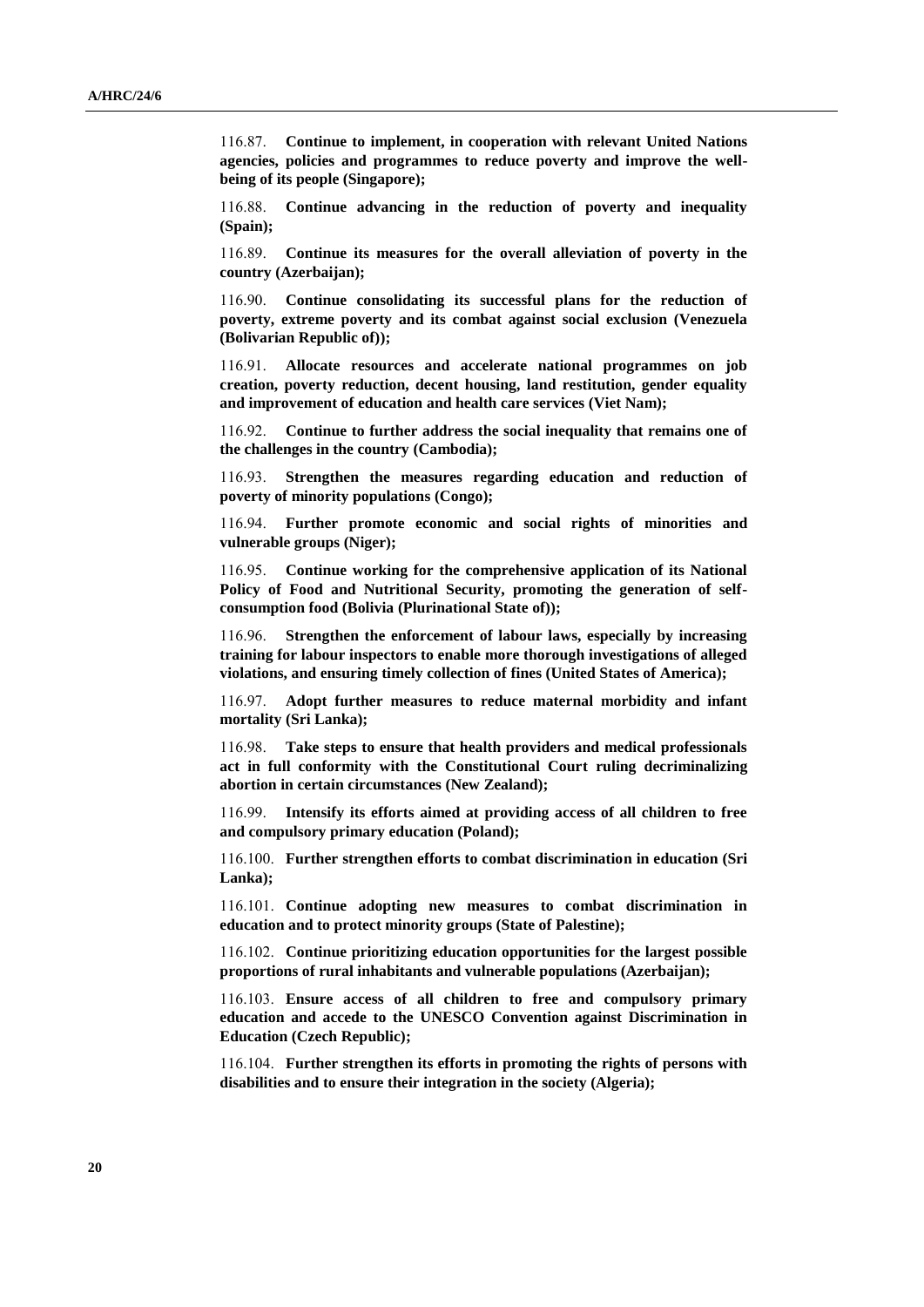116.105. **Maximize, through consultation mechanisms, the participation of indigenous peoples in the determination of the public policies that affect them (Peru);**

116.106. **Introduce stronger measures to protect indigenous peoples and Afro-Colombians from attacks by armed groups and take measures to guarantee their rights (Republic of Korea);**

116.107. **Continue its actions in favour of the improvement of conditions of life of indigenous peoples (Senegal);**

116.108. **Continue to implement in a comprehensive manner economic and social development to further improve the living standards of its people and reduce poverty and illiteracy (China);**

116.109. **Continue to develop and expand programmes for the protection of indigenous peoples (Egypt);**

116.110. **Ensure that the legislation regarding the rights of minorities and indigenous people continue to be fully implemented, paying special attention to the protection of those people most vulnerable to threats and violence, such as human rights defenders (Italy);**

116.111. **Take all necessary measures to ensure the full and sustainable protection of indigenous peoples and peoples of African descent, in terms of both physical security and land rights (New Zealand);**

116.112. **Provide demobilized children with assistance and penalize those responsible for their recruitment (Poland);**

116.113. **Investigate thoroughly all cases of illegal recruitment of children in armed groups and bring the perpetrators to justice (Austria);**

116.114. **Continue to take effective measures to ensure the recovery, rehabilitation, and reintegration of child soldiers (Austria);**

116.115. **Revise and strengthen the mechanisms of social integration and reparation for demobilized child soldiers, in the framework of the Victims' Law (Belgium);**

116.116. **Continue to provide assistance to demobilized children, independently of the illegal armed group they may have belonged to, along the lines suggested by the Secretary-General (Chile);**

116.117. **Intensify its efforts to counter the widespread practice of forced recruitment of children by non-state armed groups, and ensure that all demobilized children are given protection, reintegration and rehabilitation assistance (Hungary);**

116.118. **Take further measures to strengthen the judicial system and to increase accountability for human rights violations, including by ensuring the investigation and prosecution of these crimes (Canada);**

116.119. **Protect the right to property of the land of the indigenous and traditional peasant communities to prevent the dispossession of land suitable for agriculture in the present context of economic and social development (Mexico);**

116.120. **Continue with the policy of universal coverage of education to reach the rural areas (Gabon)**.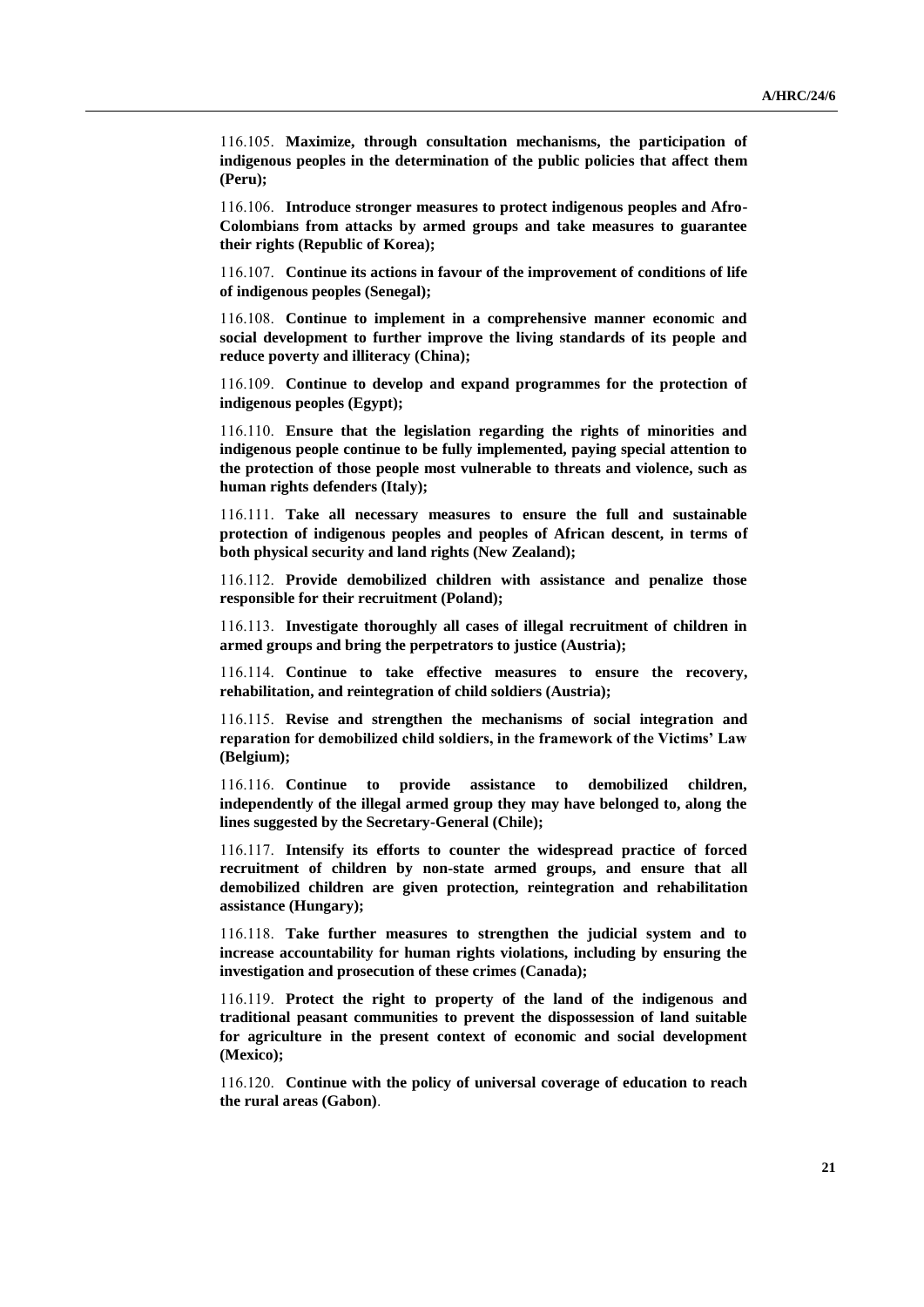117. **The following recommendations were noted by Colombia for further consideration of national authorities. Colombia submitted its views on these recommendations. These views are included in an addendum to the report of the Working Group (A/HRC/24/6/Add.1):**

117.1 **Establish, in the near future, the Truth Commission to facilitate the justice and peace within the country (Trinidad and Tobago);**

117.2. **Include women and gender advisors as part of the team of main negotiators and develop a National Plan of Action for the implementation of Security Council resolution 1325 (Portugal);**

117.3. **Maintain and strengthen its political support and financial cooperation for the operations of the Office of the United Nations High Commissioner for Refugees, for the implementation of social projects in favour of Colombian refugees (Ecuador);**

117.4. **Further recognize the rights of same-sex couples by legalizing samesex marriage and adoption (Iceland);**

117.5. **In order to combat impunity, support the bill before Congress "to guarantee access to justice for victims of sexual violence, especially sexual violence in the context of armed conflict" (Finland);**

117.6. **Ensure the effective implementation of Order 092 of the Constitutional Court, which referred 183 cases of sexual violence against women to the Attorney-General's Office, the incorporation of Law 1257 on violence against women into the Criminal Code, and create an interinstitutional system for monitoring of the implementation of Security Council resolution 1325 (Ireland);**

117.7. **Ensure that the application of the legislation on military jurisdiction, as well as the conduct of the peace between the Government and FARC, be consistent with the goal of the fight against impunity (Italy);**

117.8. **Take further measures to ensure that the military justice system does not claim jurisdiction in human rights cases involving members of security forces (Portugal).**

118. **The following recommendations did not enjoy the support of Colombia. Colombia submitted its views on these recommendations. These views are included in an addendum to the report of the Working Group (A/HRC/24/6/Add.1):**

118.1. **Ratify international human rights instruments to which Colombia is not yet a party (Niger);**

118.2. **Consider ratifying the Optional Protocol to the Convention against Torture and Other Cruel, Inhuman or Degrading Treatment or Punishment (Peru); Ratify the Optional Protocol to the Convention against Torture (Mexico, Philippines, Slovenia, Turkey); Become a party to the Optional Protocol to the Convention against Torture (Montenegro); Consider the possibility of acceding to the Optional Protocol of the Convention against Torture with a view to strengthening preventive activities (Uruguay);**

118.3. **Ratify the Optional Protocol to the Convention against Torture and establish a national mechanism for visits to places of detention (Costa Rica);**

118.4. **Accede to the Optional Protocol to the Convention against Torture and establish the national preventive mechanism accordingly (Czech Republic);**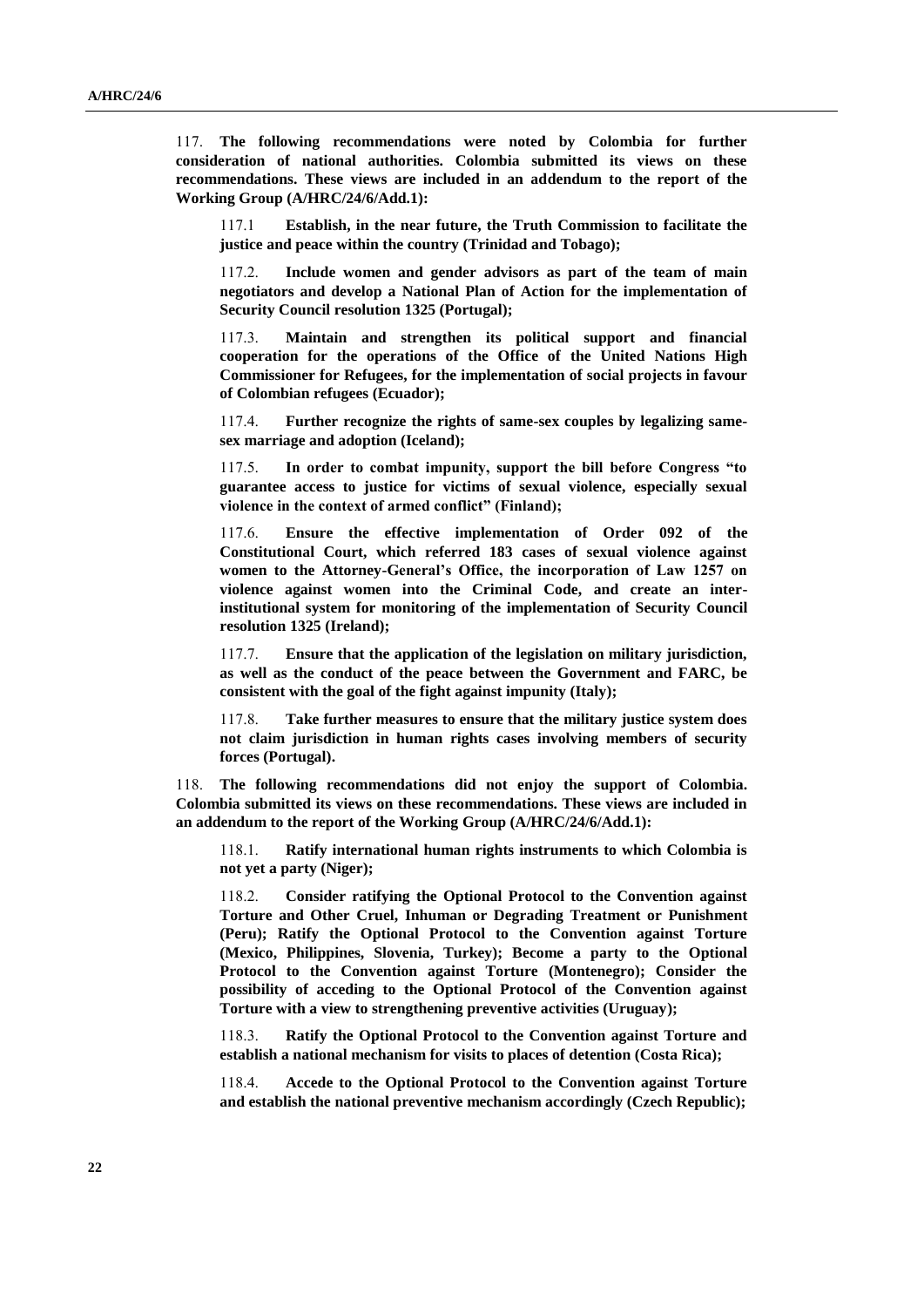118.5. **Conclude rapidly the process of ratification of the Optional Protocol to the Convention against Torture, as well as the process of harmonization of its national legislation with the provisions of the Rome Statute (Tunisia);**

118.6. **Ratify the Optional Protocol to the Convention against Torture and the Optional Protocol to the Convention on the Rights of Persons with Disabilities (Guatemala);**

118.7. **Consider signing and ratifying the new Optional Protocol to the Convention on the Rights of the Child on a communications procedure (Slovakia);**

118.8. **Sign and ratify the Optional Protocol to the International Covenant on Economic, Social and Cultural Rights (Portugal);**

118.9. **Become a party to the Optional Protocol to the International Covenant on Economic, Social and Cultural Rights (Montenegro);**

118.10. **Consider ratifying the Optional Protocol to the Convention on the Rights of the Child on a communications procedure, to ensure that the child's voice and needs are heard and protected (Thailand);**

118.11. **Become a party to the third Optional Protocol to the Convention on the Rights of the Child (Montenegro);**

118.12. **Ratify the Optional Protocol to the Convention on the Rights of the Child on a communications procedure (Germany);**

118.13. **Consider the possibility of recognizing the competence of the Committee on Enforced Disappearances to receive and examine communications – from or in favour of victims – as well as from other State Parties (Uruguay);**

118.14. **Amend the Criminal Code so that crimes against humanity and all war crimes are defined as crimes under national law (Finland);**

118.15. **Tackle chronic lack of human and financial means especially those aiming at harmonizing the tasks of such diverse institutions as the National Unit of Protection, the police, the Attorney-General's Office and the courts (Netherlands);**

118.16. **Adopt appropriate measures to address the expansion of illegal armed groups that have emerged after the demobilization of paramilitary organizations, paying particular attention to combating impunity, ensuring independence of judges and the judiciary system, and providing reparation for victims of such events (Thailand);**

118.17. **Carry out its efforts to end the use or recruitment of children by armed groups or forces, particularly in cooperation with the United Nations (France);**

118.18. **Review the bill and relevant legislative framework to ensure civilian courts hear cases related to violations of human rights (Australia);**

118.19. **Take measures to limit the authority of military tribunals which are assuming the functions of civil justice (Russian Federation);**

118.20. **Maintain the institution of the family and marriage as a conjugal union between a man and a woman based on free consent (Holy See);**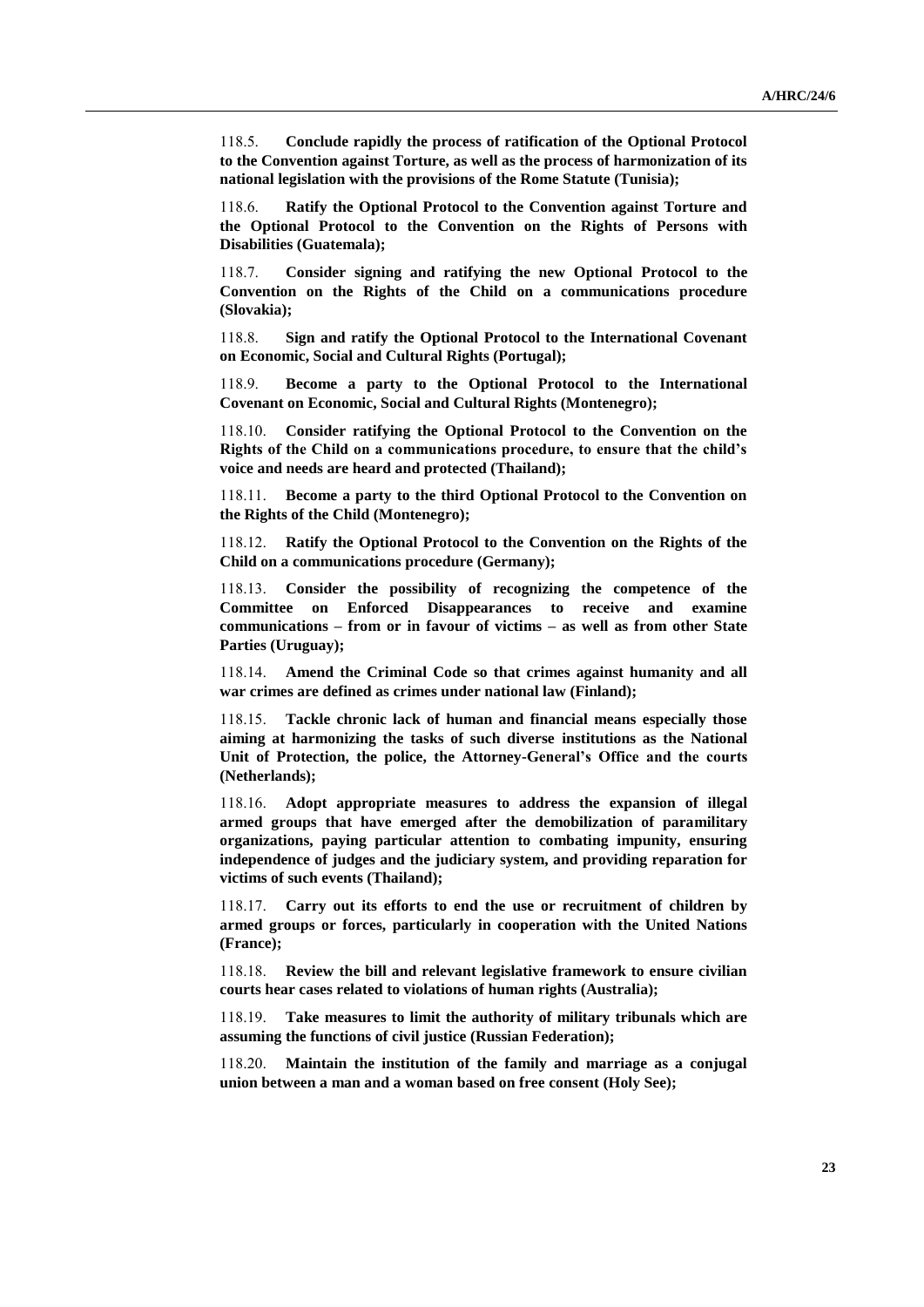118.21. **Implement fully the recommendations of the OHCHR field office as a mean to contribute to the improvement of the human rights situation on the ground (Austria);**

118.22. **Take measures to address claims of continuing extrajudicial executions (Australia);**

118.23. **Address how victims of sexual violence by illegal armed groups who are not considered parties to the conflict can access appropriate reparations (Australia);**

118.24. **Take concrete and effective actions to implement the existing legal framework and to tackle the widespread impunity for crimes related to sexual violence (Sweden);**

118.25. **Undertake effective measures to fight the widespread impunity and ensure that the reform of the military criminal justice does not lead to impunity in cases of human rights violations committed by security forces (Germany);**

118.26. **Reinforce its efforts to end impunity concerning serious human rights violations including those perpetrated by high ranking military officers as well as those related to sexual violence against women (Republic of Korea).**

119. **All conclusions and/or recommendations contained in the present report reflect the position of the submitting State(s) and/or the State under review. They should not be construed as endorsed by the Working Group as a whole.**

## **III. Voluntary pledges and commitments**

120. Adopt all necessary measures to combat impunity in cases of human rights violations perpetrated by any person, including members of the security forces.

121. Advance in the design of a public policy on human rights education and culture encompassing all State agencies and the general public.

122. Continue with the implementation of the recommendations of the OHCHR office in Colombia, according to their pertinence to the national reality.

123. Continue to follow up the UPR in the framework of the National System for Human Rights and International Humanitarian Law.

124. Share, with States that request it, the experiences of the National Human Rights System, the comprehensive monitoring system for international recommendations on human rights (SISREDH) and the monitoring mechanism of the universal periodic review, in the framework of international cooperation.

125. Strengthen mechanisms and policies to fight trafficking in persons within the context of the national strategy and reinforce measures to address the needs of victims of this crime, including return, security, assistance and counselling. Also continue to carry out diplomatic efforts and technical cooperation initiatives with the aim of establishing or strengthening bilateral and regional mechanisms that address this transnational problem.

126. Continue to advance in the implementation of the national mechanism for visits to places of detention.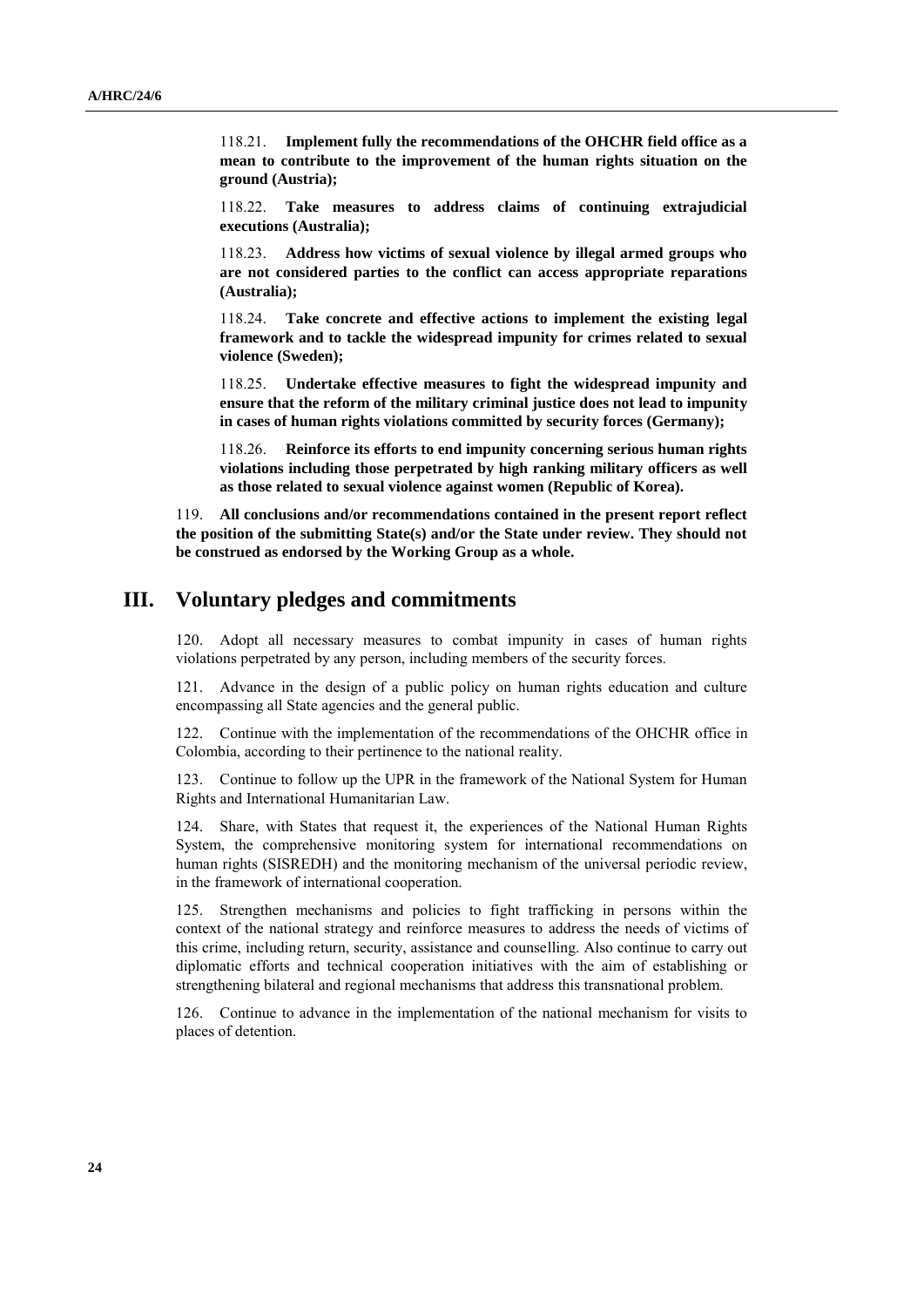# **Annex**

*[English only]*

# **Composition of the delegation**

The delegation of Colombia was headed by Vice-President Angelino Garzón and composed of the following members:

- Mr. Fernando CARRILLO, Minister of Interior;
- Mr. Jorge Enrique BEDOYA, Vice-Minister for International Affairs and Policies, Ministry of National defence;
- Mr. Miguel SAMPER STRAUSS, Vice-Minister of Justice;
- Mr. Fernando PERDOMO TORRES, Deputy Attorney General;
- Ms. Alma Viviana PEREZ, Director of the Presidential Program on Human Rights and International Humanitarian Law;
- Mr. Assad JATER, Director for Human Rights, Ministry of Foreign Affairs;
- Mr. Juan Carlos GOMEZ, Director for Human Rights, Ministry of National Defence;
- Mr. Andres VILLAMIZAR PACHON, Director of the National Unit of Protection;
- Ms. Maria Paulina RIVEROS, Director for Human Rights, Ministry of Interior;
- Mr. Gabriel MUJUY, Director of the Indigenous Program, Ministry of Interior;
- Ms. Adriana Maria GONZALEZ, Deputy Director General, Colombian Institute of Family Welfare;
- Ms. Ivonne MORENO HORTA, Deputy Director of the National Unit for Land Restitution;
- Mr. Claudio Galan PACHON, Director of Justice, Security and Government, National Department of Planning;
- Ms. Paula GAVIRIA, Director of the Unit for the Integral Service and Reparation for Victims, Department for Social Prosperity;
- Mr. David Giovanni TURIZO, Deputy Director of Technical Management for protection of children and adolescents, Colombian Institute of Family Welfare;
- Ms. Diana AVILA, Advisor, Presidential Program on Human Rights and International Humanitarian Law;
- Ms. Diana PRADO, Advisor, Presidential Program on Human Rights and International Humanitarian Law;
- Ms. Juliana CORTES, Advisor of the Cabinet of the Minister of Justice and Law;
- Ms. Juliana BUENAVENTURA, Advisor, Direction of Human Rights, Ministry of Foreign Affairs;
- Ms. Ana Maria Duran, Press Advisor, Presidency of the Republic;
- Ms. Ana Carolina ZAPATA, Press Advisor, Ministry of Foreign Relations;